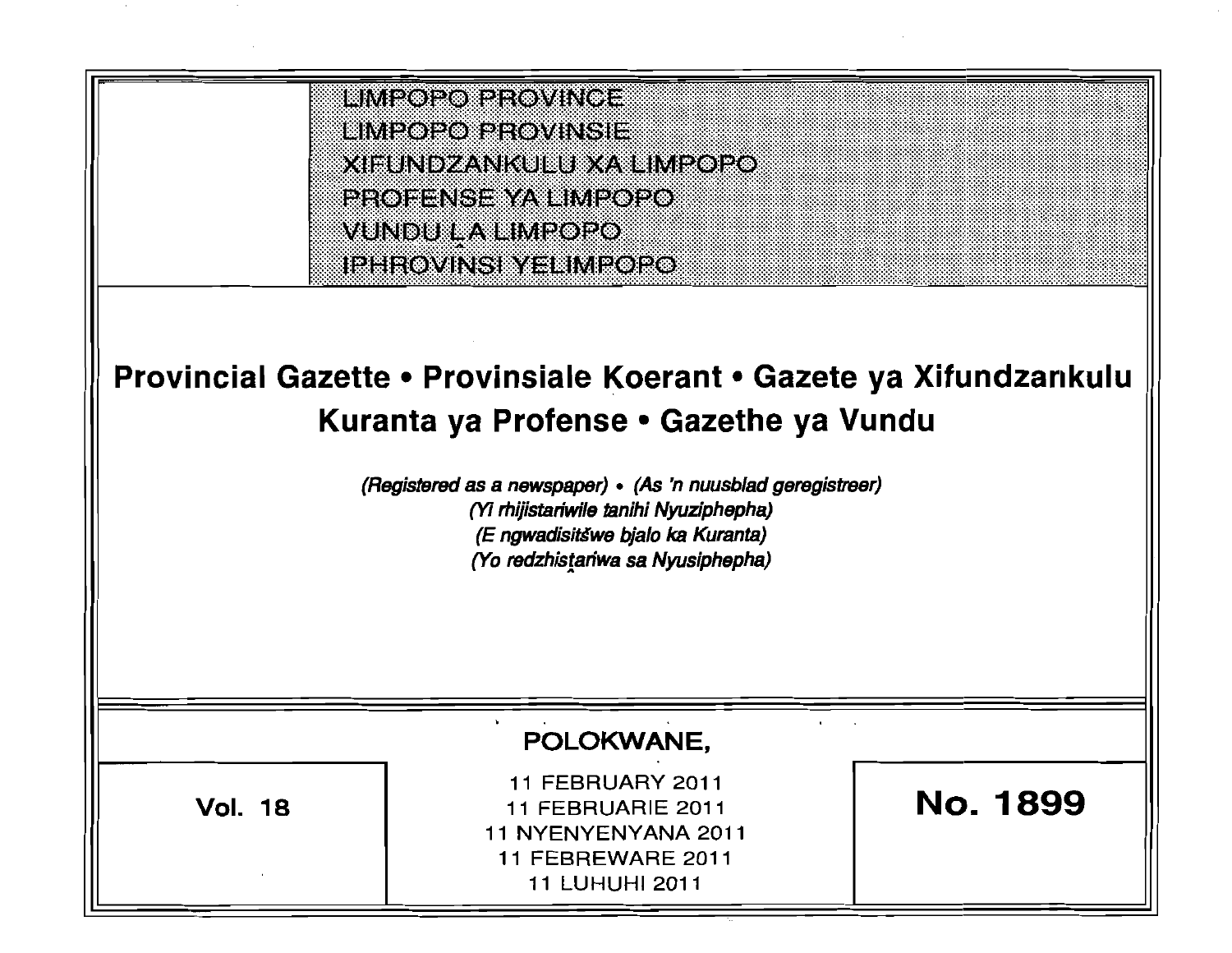# 2 No. 1899 PROVINCIAL GAZETTE, 11 FEBRUARY 2011

# **CONTENTS • INHOUD**

|            | UN I LIVI J * IIVI IUUU                                                                                                                                                                                 |          |                     |
|------------|---------------------------------------------------------------------------------------------------------------------------------------------------------------------------------------------------------|----------|---------------------|
| No.        |                                                                                                                                                                                                         | No.      | Page Gazette<br>No. |
|            | <b>GENERAL NOTICES • ALGEMENE KENNISGEWINGS</b>                                                                                                                                                         |          |                     |
| 29         | Town-planning and Townships Ordinance (15/1986): Establishment of an integrated industrial and business                                                                                                 | 8        | 1899                |
| 29         | Ordonnansie op Dorpsbeplanning en Dorpe (15/1986): Stigting van geïntegreerde industriële en besigheidsdorp:                                                                                            | 8        | 1899                |
| 30         | Town-planning and Townships Ordinance (15/1986): Polokwane/Perskebult Amendment Schemes 199 & 200                                                                                                       | 9        | 1899                |
| 30         | Ordonnansie op Dorpsbeplanning en Dorpe (15/1986): Polokwane/Perskebult-wysigingskemas 199 & 200                                                                                                        | 9        | 1899                |
| 31<br>31   | Town-planning and Townships Ordinance (15/1986): Modimolle Local Municipality Amendment Schemes<br>Ordonnansie op Dorpsbeplanning en Dorpe (15/1986): Modimolle Plaaslike Munisipaliteit-wysigingskemas | 9<br>10  | 1899<br>1899        |
| 32         |                                                                                                                                                                                                         | 10       | 1899                |
| 32         |                                                                                                                                                                                                         | 11       | 1899                |
| 33         | Removal of Restrictions Act (84/1967): Removal of conditions: Portion 1, Erf 292, Groblersdal Extension 2                                                                                               | 11       | 1899                |
| 33         | Wet op die Opheffing van Beperkings (84/1967): Opheffing van voorwaardes: Gedeelte 1, Erf 292, Grobersdal-                                                                                              | 11       | 1899                |
| 34         |                                                                                                                                                                                                         | 12       | 1899                |
| 34         |                                                                                                                                                                                                         | 12       | 1899                |
| 35         |                                                                                                                                                                                                         | 12       | 1899                |
| 35         |                                                                                                                                                                                                         | 12       | 1899                |
| 36<br>36   |                                                                                                                                                                                                         | 13<br>13 | 1899<br>1899        |
|            |                                                                                                                                                                                                         |          |                     |
|            | LOCAL AUTHORITY NOTICES . PLAASLIKE BESTUURSKENNISGEWINGS                                                                                                                                               |          |                     |
|            | 87 Local Government Ordinance, 1939: Polokwane Local Municipality: Permanent closure: Portion of Webster Street,                                                                                        | 13       | 1899                |
| 87         | Ordonnansie op Plaaslike Bestuur, 1939: Polokwane Plaaslike Munisipaliteit: Permanente sluiting: Gedeelte van                                                                                           | 14       | 1899                |
| 90         | Town-planning and Townships Ordinance (15/1986): Polokwane Municipality: Polokwane/Perskebult Amendment                                                                                                 | 22       | 1899                |
| 90.        | Ordonnansie op Dorpsbeplanning en Dorpe (15/1986): Polokwane Munisipaliteit: Polokwane/Perskebult-                                                                                                      | 22       | 1899                |
| 91<br>91   | Town-planning and Townships Ordinance (15/1986): Polokwane/Perskebult Amendment Scheme 207<br>Ordonnansie op Dorpsbeplanning en Dorpe (15/1986): Polokwane/Perskebult-wysigingskema 207                 | 23<br>23 | 1899<br>1899        |
| 92         | Town-planning and Townships Ordinance (15/1986): Pietersburg/Seshego Amendment Scheme 427                                                                                                               | 14       | 1899                |
| 92<br>93   | Ordonnansie op Dorpsbeplanning en Dorpe (15/1986): Pietersburg/Seshego-wysigingskema 427<br>Town-planning and Townships Ordinance (15/1986): Pietersburg/Seshego Amendment Scheme 651                   | 14<br>14 | 1899<br>1899        |
| 93         | Ordonnansie op Dorpsbeplanning en Dorpe (15/1986): Pietersburg/Seshego-wysigingskema 651                                                                                                                | 15       | 1899                |
| 94         | Town-planning and Townships Ordinance (15/1986): Pietersburg/Seshego Amendment Scheme 672                                                                                                               | 15       | 1899                |
| 94         | Ordonnansie op Dorpsbeplanning en Dorpe (15/1986): Pietersburg/Seshego-wysigingskema 672                                                                                                                | 15       | 1899                |
| 95         | Town-planning and Townships Ordinance (15/1986): Pietersburg/Seshego Amendment Scheme 679                                                                                                               | 16       | 1899                |
| 95         | Ordonnansie op Dorpsbeplanning en Dorpe (15/1986): Pietersburg/Seshego-wysigingskema 679                                                                                                                | 16       | 1899                |
| 96         | Town-planning and Townships Ordinance (15/1986): Pietersburg/Seshego Amendment Scheme 758                                                                                                               | 16       | 1899                |
| 96         | Ordonnansie op Dorpsbeplanning en Dorpe (15/1986): Pietersburg/Seshego-wysigingskemaa 758                                                                                                               | 16       | 1899                |
| 97         | Town-planning and Townships Ordinance (15/1986): Pietersburg/Seshego Amendment Scheme 764                                                                                                               | 17       | 1899                |
| 97<br>98   | Ordonnansie op Dorpsbeplanning en Dorpe (15/1986): Pietersburg/Seshego-wysigingskemaa 764<br>Town-planning and Townships Ordinance (15/1986): Pietersburg/Seshego Amendment Scheme 770                  | 17<br>17 | 1899<br>1899        |
| 98         | Ordonnansie op Dorpsbeplanning en Dorpe (15/1986): Pietersburg/Seshego-wysigingskema 770                                                                                                                | 18       | 1899                |
| 99         | Town-planning and Townships Ordinance (15/1986): Pietersburg/Seshego Amendment Scheme 774                                                                                                               | 18       | 1899                |
| 99         | Ordonnansie op Dorpsbeplanning en Dorpe (15/1986): Pietersburg/Seshego-wysigingskema 774                                                                                                                | 18       | 1899                |
| 100        | Town-planning and Townships Ordinance (15/1986): Pietersburg/Seshego Amendment Scheme 778                                                                                                               | 18       | 1899                |
| 100        | Ordonnansie op Dorpsbeplanning en Dorpe (15/1986): Pietersburg/Seshego-wysigingskema 778                                                                                                                | 19       | 1899                |
| 101        | Town-planning and Townships Ordinance (15/1986): Pietersburg/Seshego Amendment Scheme 787                                                                                                               | 19       | 1899                |
| 101<br>102 | Ordonnansie op Dorpsbeplanning en Dorpe (15/1986): Pietersburg/Seshego-wysigingskema 787<br>Town-planning and Townships Ordinance (15/1986): Pietersburg/Seshego Amendment Scheme 814                   | 19<br>20 | 1899<br>1899        |
| 102        | Ordonnansie op Dorpsbeplanning en Dorpe (15/1986): Pietersburg/Seshego-wysigingskema 814                                                                                                                | 20       | 1899                |
| 103        | Town-planning and Townships Ordinance (15/1986): Pietersburg/Seshego Amendment Scheme 831                                                                                                               | 20       | 1899                |
| 103        | Ordonnansie op Dorpsbeplanning en Dorpe (15/1986): Pietersburg/Seshego-wysigingskema 831                                                                                                                | 20       | 1899                |
| 104        | Town-planning and Townships Ordinance (15/1986): Pietersburg/Seshego Amendment Scheme 849                                                                                                               | 21       | 1899                |
| 104        | Ordonnansie op Dorpsbeplanning en Dorpe (15/1986): Pietersburg/Seshego-wysigingskema 849                                                                                                                | 21       | 1899                |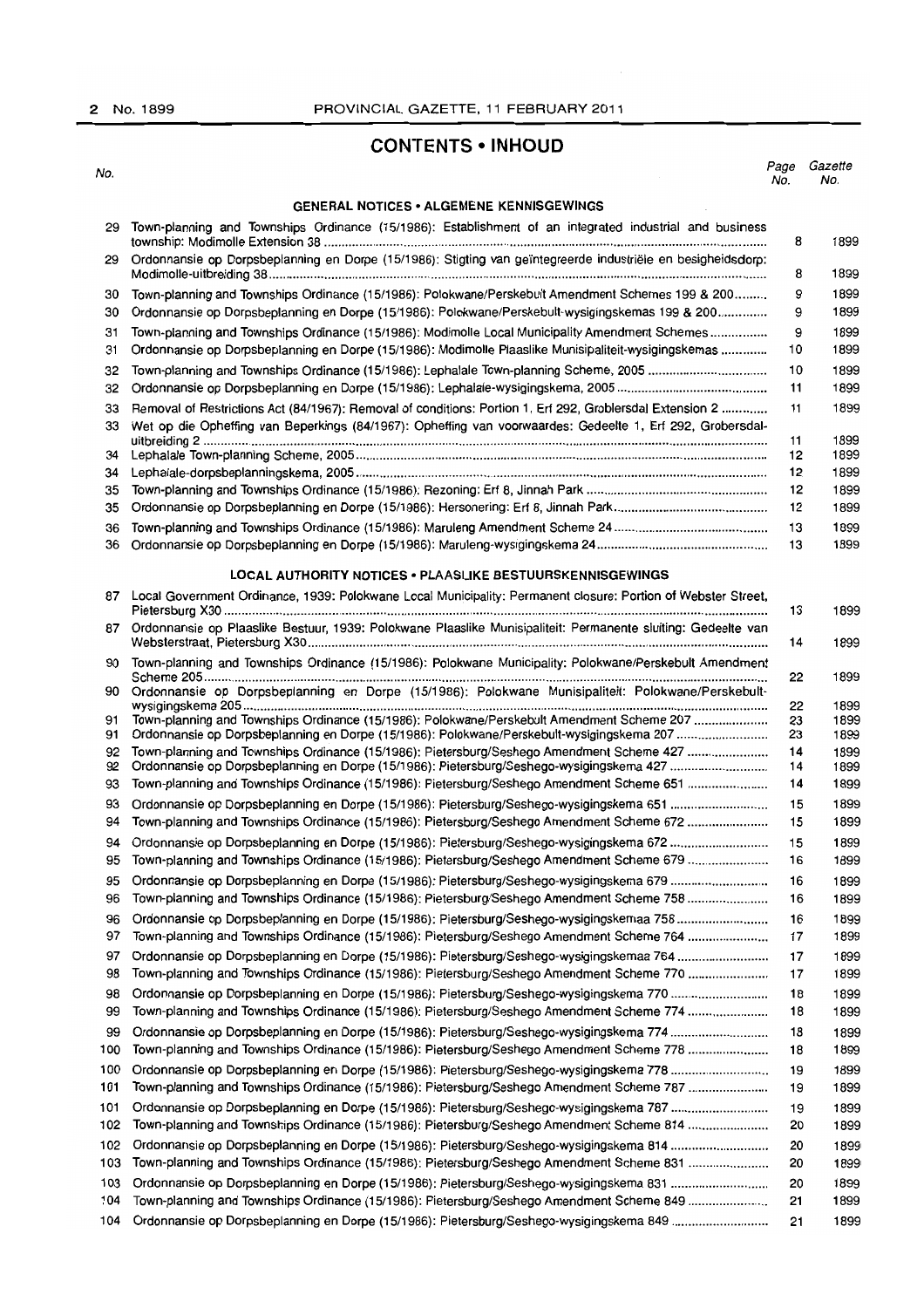| PROVINCIAL GAZETTE, 11 FEBRUARY 2011 |  |
|--------------------------------------|--|
|--------------------------------------|--|

No.1899 3

| <b>IMPORTANT NOTICE</b>                                                                                                                                               |                                                              |  |  |  |  |
|-----------------------------------------------------------------------------------------------------------------------------------------------------------------------|--------------------------------------------------------------|--|--|--|--|
| The                                                                                                                                                                   |                                                              |  |  |  |  |
| <b>Limpopo Provincial Gazette Function</b>                                                                                                                            |                                                              |  |  |  |  |
| will be transferred to the                                                                                                                                            |                                                              |  |  |  |  |
| <b>Government Printer</b> in Pretoria                                                                                                                                 |                                                              |  |  |  |  |
| as from 1 November 2004                                                                                                                                               |                                                              |  |  |  |  |
| <b>NEW PARTICULARS ARE AS FOLLOWS:</b>                                                                                                                                |                                                              |  |  |  |  |
| <b>Physical address:</b>                                                                                                                                              | <b>Postal address:</b>                                       |  |  |  |  |
| <b>Government Printing Works</b><br>149 Bosman Street<br>Pretoria                                                                                                     | Private Bag X85<br>Pretoria<br>0001<br>n ne                  |  |  |  |  |
| <b>New contact persons:</b> Louise Fourie Tel.: (012) 334-4686<br>Mrs H. Wolmarans Tel.: (012) 334-4591                                                               |                                                              |  |  |  |  |
| Fax number:<br>(012) 323–8805                                                                                                                                         |                                                              |  |  |  |  |
| E-mail address:<br>hester.wolmarans@gpw.gov.za<br>louise.fourie@gpw.gov.za                                                                                            |                                                              |  |  |  |  |
| <b>Contact person for subscribers:</b>                                                                                                                                |                                                              |  |  |  |  |
|                                                                                                                                                                       | Mrs J. Wehmeyer Tel.: (012) 334-4753<br>Fax.: (012) 323-9574 |  |  |  |  |
| This phase-in period is to commence from 15 October 2004 (suggest date of advert)<br>and notice comes into operation as from 1 November 2004.                         |                                                              |  |  |  |  |
| Subscribers and all other stakeholders are advised to send their advertisements<br>directly to the Government Printing Works, two weeks before the 1st November 2004. |                                                              |  |  |  |  |
| In future, adverts have to be paid in advance<br>before being published in the Gazette.                                                                               |                                                              |  |  |  |  |
| <b>Advertising Manager</b>                                                                                                                                            |                                                              |  |  |  |  |
|                                                                                                                                                                       |                                                              |  |  |  |  |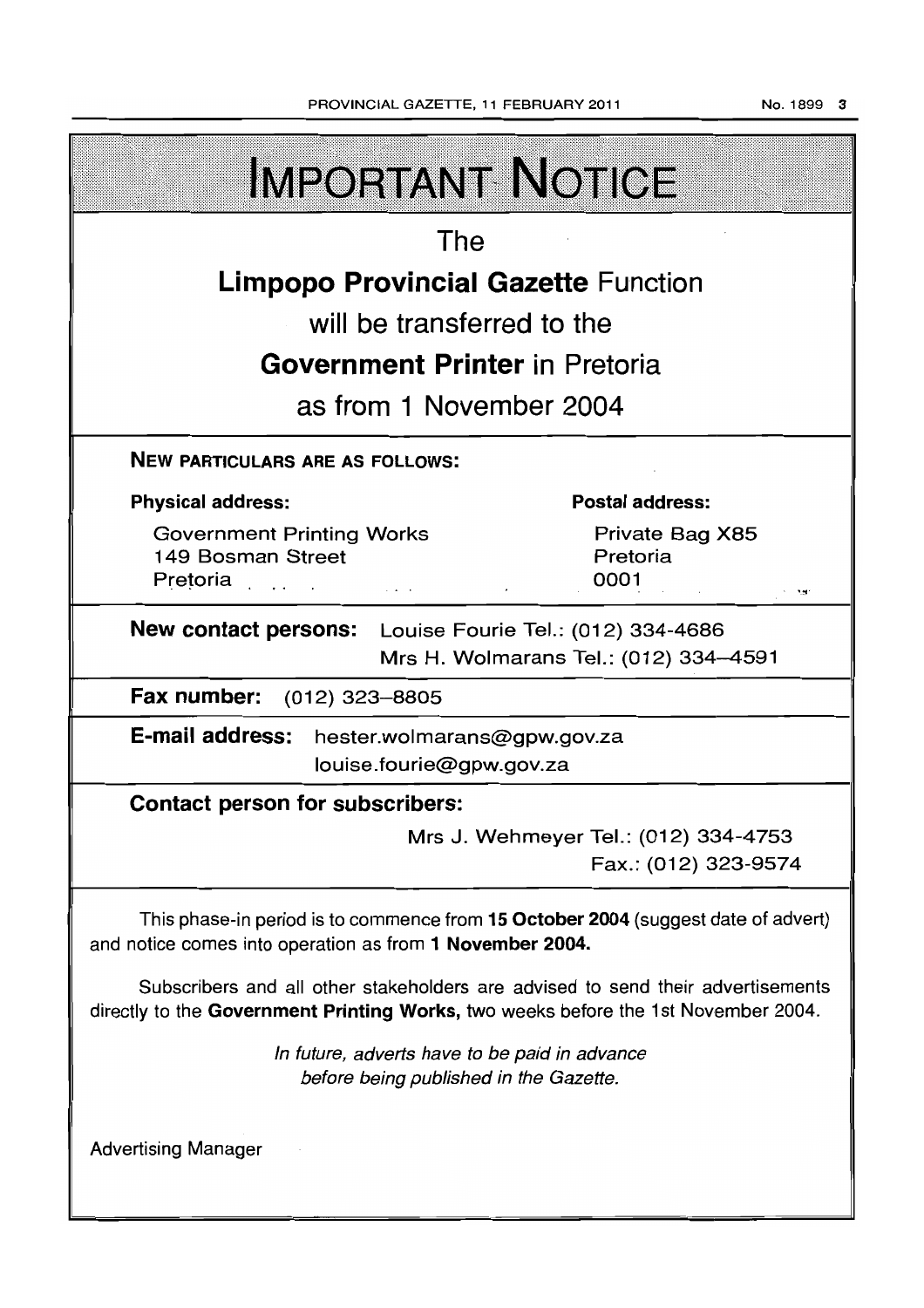**IT** IS THE CLIENTS RESPONSIBILITY TO ENSURE THAT THE CORRECT AMOUNT IS PAID AT THE CASHIER OR DEPOSITED INTO THE GOVERNMENT PRINTING WORKS BANK ACCOUNT AND ALSO THAT THE REQUISITION/COVERING LETTER TOGETHER WITH THE ADVERTISEMENTS AND THE PROOF OF DEPOSIT REACHES THE GOVERNMENT PRINTING WORKS IN TIME FOR INSERTION IN THE PROVINCIAL GAZETTE.

**No ADVERTISEMENTS WILL BE PLACED WITHOUT PRIOR PROOF OF PRE-PAYMENT.** 

| $\frac{1}{4}$ page R 215.43<br>Letter Type: Arial<br>Size: 10<br>Line Spacing: At:<br>Exactly<br>11pt |
|-------------------------------------------------------------------------------------------------------|
|                                                                                                       |
| $\frac{1}{4}$ page R 430.87                                                                           |
| Letter Type: Arial<br>Size: 10<br>Line Spacing: At:<br>Exactly<br>11pt                                |
|                                                                                                       |
|                                                                                                       |
| $\frac{1}{4}$ page R 646.31<br>Letter Type: Arial<br>Size: 10<br>Line Spacing: At:<br>Exactly<br>11pt |
|                                                                                                       |
|                                                                                                       |
| $\frac{1}{4}$ page R 861.74<br>Letter Type: Arial<br>Size: 10<br>Line Spacing: At:                    |

SUPECPURTION: R 187 80 DED VEAR / R 861 74 DER DAGE = 25CM

Exactly 11 pt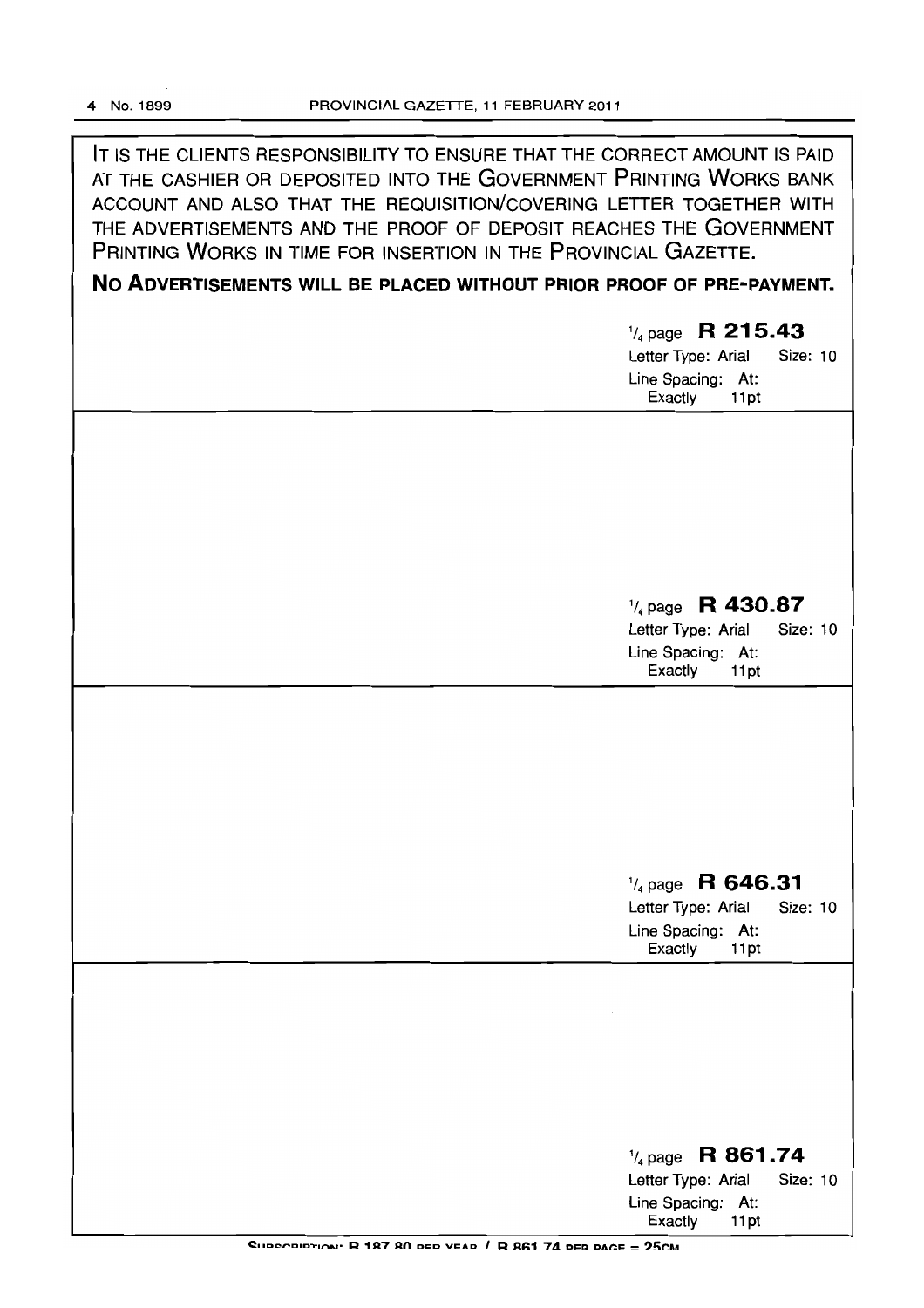

(2) erroneous classification of a notice, or the placement of such notice in any section or under any heading other than the section or heading stipulated by the advertiser;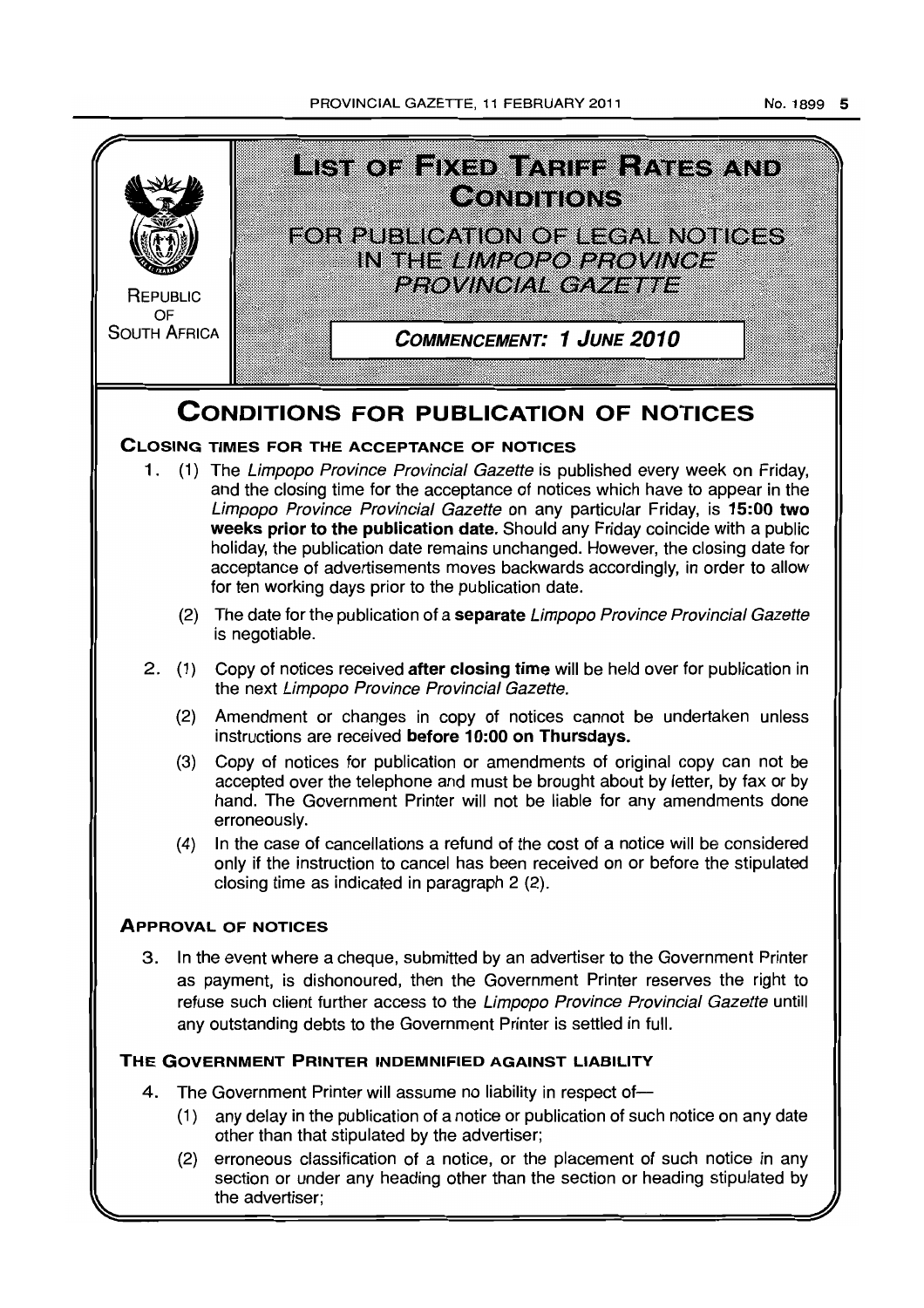(3) any editing, revision, omission, typographical errors or errors resulting from faint or indistinct copy.

# LIABILITY OF ADVERTISER

5. Advertisers will be held liable for any compensation and costs arising from any action which may be instituted against the Government Printer in consequence of the publication of any notice.

# **COPY**

- 6. Copy of notices must be typed on one side of the paper only and may not constitute part of any covering letter or document.
- 7. At the top of any copy, and set well apart from the notice, the following must be stated:

Where applicable

- (1) The heading under which the notice is to appear.
- (2) The cost of publication applicable to the notice, in accordance with the "Word Count Table",

# PAYMENT OF COST

- 9. With effect from 1 NOVEMBER 2004 no notice will be accepted for publication unless the cost of the insertion(s) is prepaid in CASH or by CHEQUE or POSTAL ORDERS. It can be arranged that money can be paid into the banking account of the Government Printer, in which case the deposit slip accompanies the advertisement before publication thereof.
- 10. (1) The cost of a notice must be calculated by the advertiser in accordance with the word count table.
	- (2) Where there is any doubt about the cost of publication of a notice, and in the case of copy, an enquiry, accompanied by the relevant copy, should be addressed to the Advertising Section, Government Printing Works, Private Bag X85, Pretoria, 0001 [Fax: (012) 323-8805], before publication.
- 11. Overpayment resulting from miscalculation on the part of the advertiser of the cost of publication of a notice will not be refunded, unless the advertiser furnishes adequate reasons why such miscalculation occurred. In the event of underpayments. the difference will be recovered from the advertiser, and the notice(s) will not be published until such time as the full cost of such publication has been duly paid in cash or by cheque or postal orders, or into the banking account.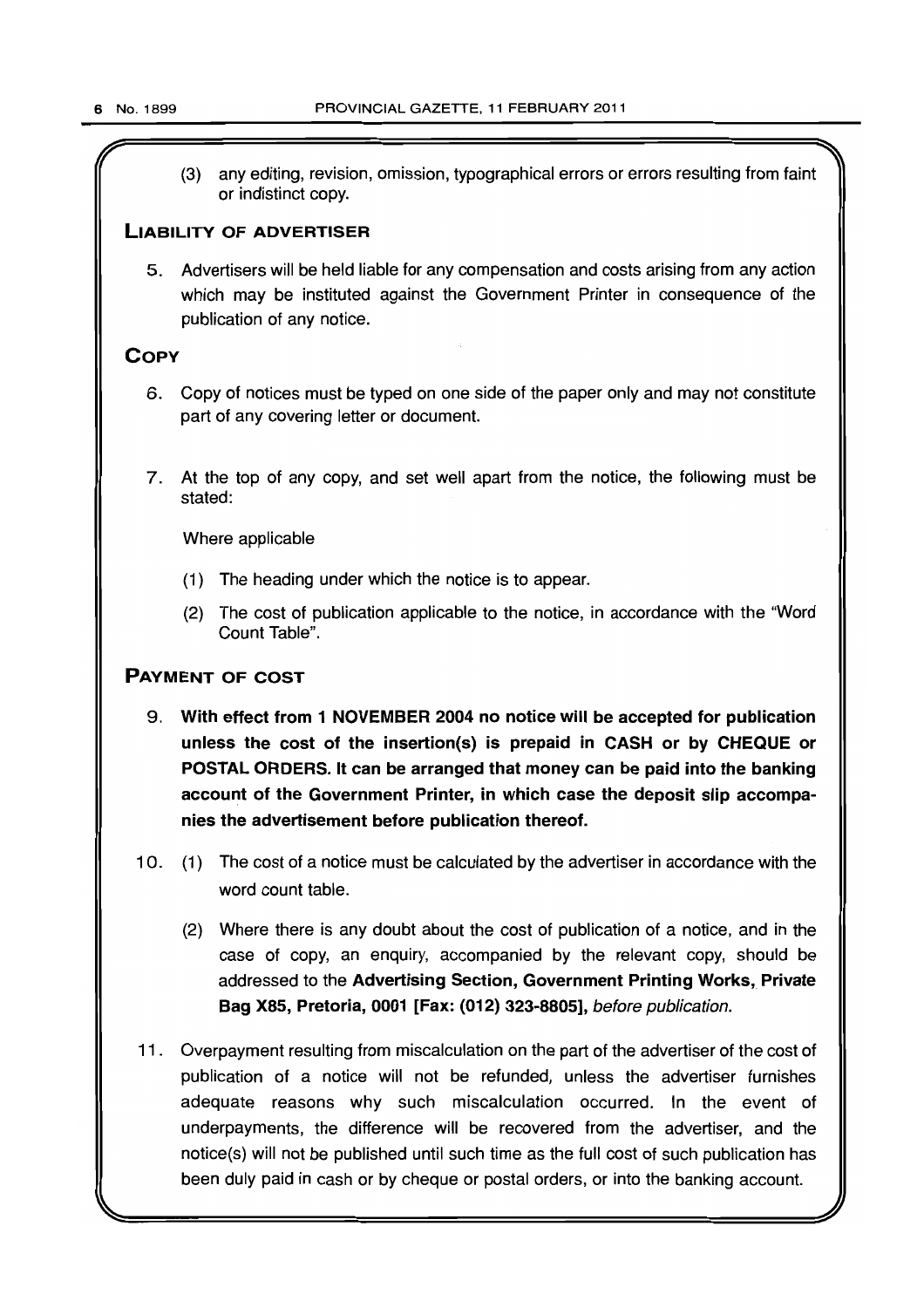- 12. In the event of a notice being cancelled, a refund will be made only if no cost regarding the placing of the notice has been incurred by the Government Printing Works.
- 13. The Government Printer reserves the right to levy an additional charge in cases where notices, the cost of which has been calculated in accordance with the Word Count Table, are subsequently found to be excessively lengthy or to contain overmuch or complicated tabulation.

# PROOF OF PUBLICATION

14. Copies of the Limpopo Province Provincial Gazette which may be required as proof of publication, may be ordered from the Government Printer at the ruling price. The Government Printer will assume no liability for any failure to post such Limpopo Province Provincial Gazette(s) or for any delay in despatching it/them.

# **GOVERNMENT PRINTERS BANK ACCOUNT PARTICULARS**

Bank:

ABSA

BOSMAN STREET

Account No.: 4057114016

Branch code: 632005

Reference No.: 00000049

Fax No.: (012) 323 8805

# Enquiries:

| Mrs. L. Fourie    | Tel.: (012) 334-4686 |
|-------------------|----------------------|
| Mrs. H. Wolmarans | Tel.: (012) 334-4591 |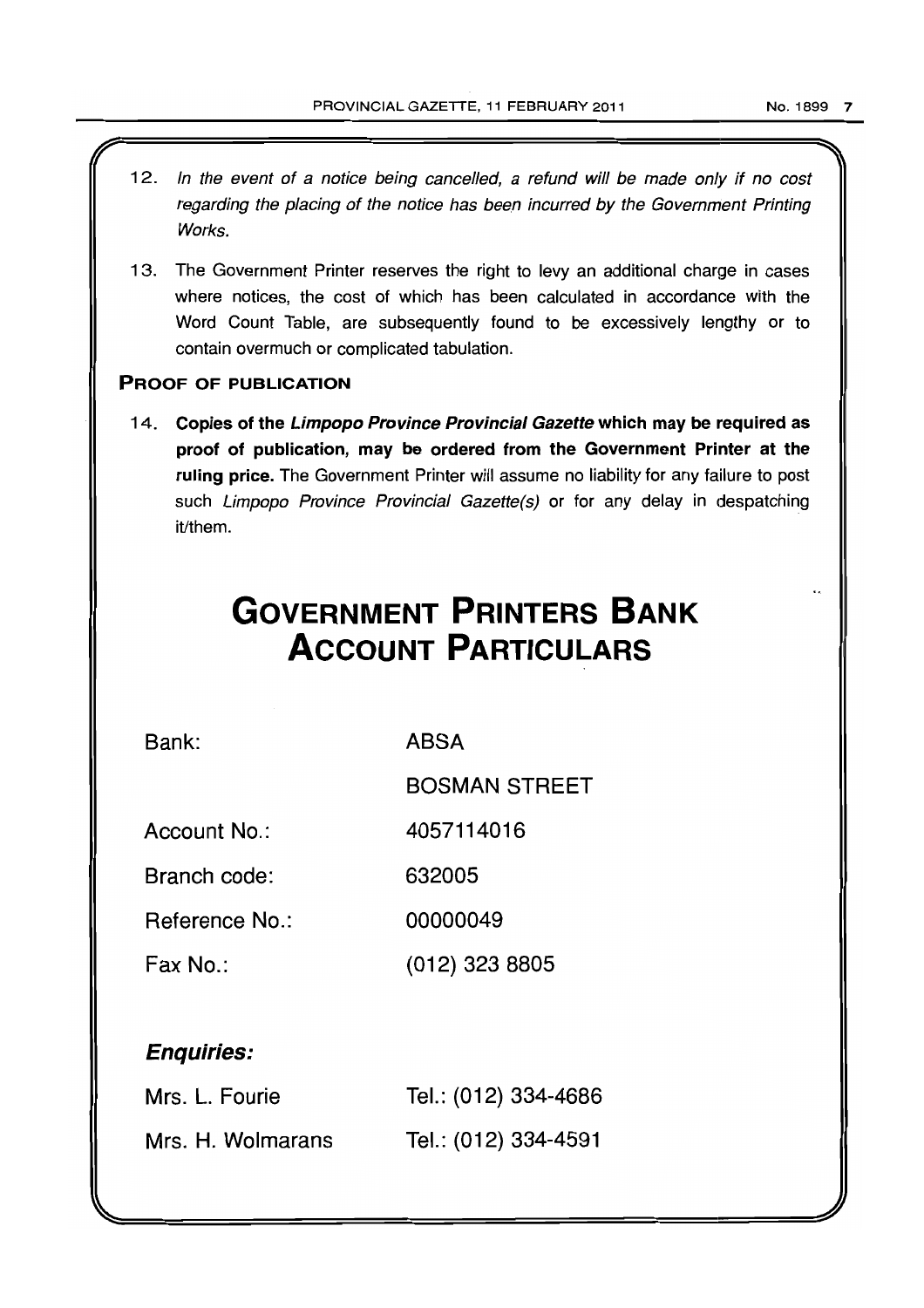# **GENERAL NOTICES • ALGEMENE KENNISGEWINGS**

### **GENERAL NOTICE 29 OF 2011**

NOTICE OF APPLICATION FOR THE ESTABLISHMENT OF AN INTEGRATED INDUSTRIAL AND BUSINESS TOWNSHIP

The Modimolle Local Municipality, hereby gives notice in terms of section 108.1 (a) of the Town-planning and Townships Ordinance, 1986 (Ordinance 15 of 1986), that an application to establish the township referred to in the Annexure hereto, has been submitted to the Divisional Manager: Town-planning.

Particulars of the application will lie for inspection during normal office hours at the offices of the Modimolle Local Municipality, The Divisional Manager: Town-planning, Ground Floor, Modimolle Municipal Building, Harry Gwala Street, Modimolle, for a period of 28 days from 4 February 2011.

Objections to or representations in respect of the application must be lodged with or made in writing to the Divisional Manager: Town-planning at the above physical address, or at Private Bag X1008, Modimolle, 0510, within a period of 28 days from 4 February 2011.

### **SCHEDULE**

#### Name of township: **Modimolle Extension 38.**

Full name of owner: Modimolle Local Municipality.

Total erven in township: Erf 1-53, zoned "Industrial 1" and other related uses, subject to certain conditions.

Erf 54-58, zoned "Special" for a hotel, offices, show rooms, place of refreshment, retail outlets, service industries, multi-storey, residential component, place of entertainment, and other related uses, subject to certain conditions.

Description of land on which the township is to be established: A portion of the Remaining Extent of Portion 1 of the farm Nylstroom Town & Townlands 419KR.

Location of proposed township: Approximately 1.5 km to south of the CBD of Modimolle on the north-eastern corner of the intersection of Provincial Roads R33 and D1087.

Address of agent: Alto Africa Town-planning and Development Consultants, PO Box 3007, Modimolle, 0510. Tel/Cell: 0836594231. Email: altoafrica@mweb.co.za

# **KENNISGEWING 29 VAN 2011**

. **- .** 

KENNISGEWING VAN AANSOEK OM STIGTING VAN GEÏNTEGREERDE INDUSTRIËLE EN BESIGHEIDSDORP

Die Modimolle Plaaslike Munisipaliteit, gee hiermee ingevolge artikel 108.1 (a) van die Ordonnansie Dorpsbeplanning en Dorpe, 1986 (Ordonannsie No. 15 van 1986), kennis dat 'n aansoek om dorpstigting, soos in die Bylae hierby aangeheg uiteengesit, by die Divisie Bestuurder: Dorpsbeplanning, ingedien is.

Besonderhede van die aansoek lê ter insae gedurende gewone kantoorure by die kantore van die Modimolle Plaaslike Munisipaliteit, die Divisie Bestuurder: Dorpsbeplanning, Grondvloer, Modimolle Munisipale Gebou, Harry Gwalastraat, Modimolle, vir 'n tydperk van 28 dae vanaf 4 Februarie 2011.

Besware teen of vertoë ten opsigte van die aansoek moet binne 'n tydperk van 28 dae vanaf 4 Februarie 2011, skriftelik by of tot die Divisie Bestuurder: Dorpsbeplanning by bogemelde fisiese adres of by Privaatsak X1008, Modimolle, 0510, ingedien word.

# **BYLAE**

### Naam van dorp: **Modimolle Uitbreiding 38.**

 $\overline{a}$ 

Volle naam van eienaar: Modimolle Local Municipality.

Aantal erwe in dorp: Erf 1-53, gesoneer "Industrieel 1" en ander verwante gebruike, onderworpe aan sekere voorwaardes.

Erf 54-58, gesoneer "Spesiaal" vir 'n hotel, kantore, vertoonlokale, verversingsplekke, vermaaklikheidsplekke, klienhandelsgebruike, diensnywerhede. multi verdieping woonkomponent en ander verwante gebruike, onderworpe aan sekere voorwaardes.

Beskrywing van grond waarop dorp gestig staan te word: 'n Gedeelte van die Restant van Gedeelte 1 van die plaas Nylstroom Town & Townlands 419KR.

Ligging van voorgestelde dorp: Ongeveer 1.5 km suid van die Modimolle SBG en op die noord-oostelike hoek van die kruising tussen die Provinsiale Paaie R33 en D1087.

Adres van agent: Alto Africa Town-planning and Development Consultants, Posbus 3007, Modimolle, 0510. Tei/Cell: 0836594231. Email: altoafrica@mweb.co.za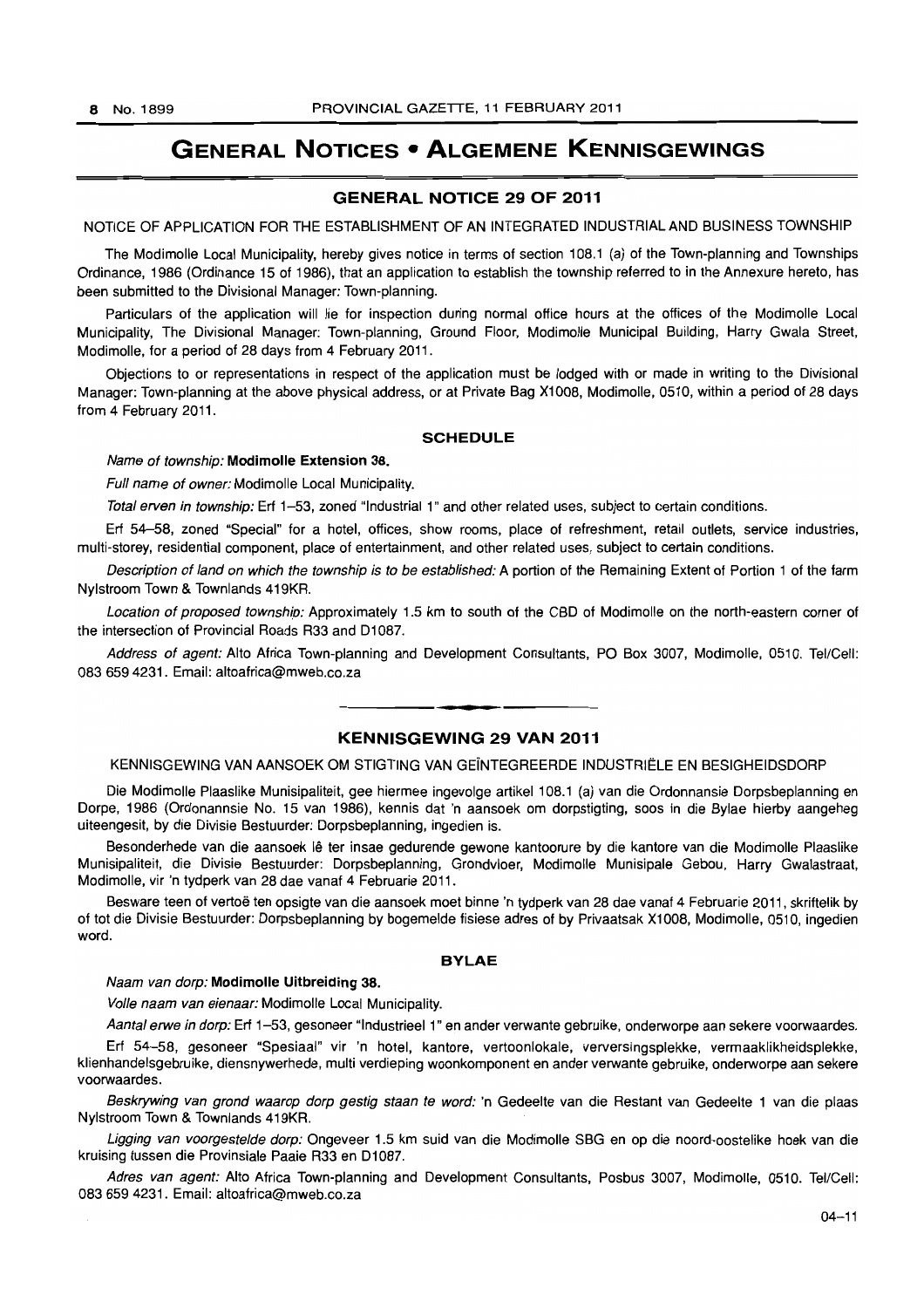# GENERAL NOTICE 30 OF 2011

#### POLOKWANEJPERSKEBULT AMENDMENT SCHEMES 199 AND 200

t. Theo Kotze, being the authorized agent of the owners of the properties mentioned below, hereby give notice in terms of section 56 (1) (b) (i) of the Town-planning and Townships Ordinance, 1986 (Ordinance 15 of 1986), that I have applied to the Polokwane Municipality for the amendment of the town-planning scheme known as the Polokwane/Perskebult Town-planning Scheme, 2007, in the following manner:

Polokwane/Perskebult Amendment Scheme 199: By the rezoning of Portion 1 of Erf 225, Annadale (situated at 9 Klipdam Street), from "Residential 1" to "Residential 3". The purpose with the application is to erect town houses on the property.

Polokwane/Perskebult Amendment Scheme 200: By the rezoning of the Remainder of Erf 224, Annadale (situated at 70 Pietersburg Street). from "Residential 1" to "Residential 3". The purpose with the application is to erect town houses on the property.

Particulars of the applications will lie for inspection during normal office hours at the office of the Manager: Spatial Planning and Land Use Management. Room 125. First Floor. West Wing, Civic Centre. c/o Landdros Mare and Bodenstein Streets. Polokwane. for a period of 28 days from 4 February 2011.

Objections to or representations in respect of the application must be lodged with or made in writing to the Manager: Spatial Planning and Land Use Management. Polokwane Municipality, at the above address or at P.O. Box 111. Polokwane. 0700, within a period of 28 days from 4 February 2011.

Date of first publication: 4 February 2011.

Agent: Developlan, P.O. Box 1883, Polokwane, 0700.

# ALGEMENE KENNISGEWING 30 VAN 2011

. **- .** 

#### POLOKWANE-/PERSKEBULT-WYSIGINGSKEMAS 199 EN 200

Ek, Theo Kotze, synde die gemagtigde agent van die eienaars van die ondergenoemde eiendomme gee hiermee ingevolge artikel 56 (1) (b) (i) van die Ordonnansie op Dorpsbeplanning en Dorpe (Ordonnansie 1S,.van 1986). kenois dat ek aansoek gedoen het by die Polokwane Munisipaliteit vir die wysiging van die dorpsbeplanningskema bekend as die Polokwane-/ Perskebult-dorpsbeplanningskema, 2007, op die volgende wyse:

Polokwane-/Perskebult-wysigingskema 199: Deur die hersonering van Gedeelte 1 van Erf 225, Annadale (geleë te Klipdamstraat 9), vanaf "Residensieel 1" na "Residensieel 3". Die doel met die aansoek is om meenthuise op die perseel te bou.

Polokwane-/Perskebult-wysigingskema 200: Deur die hersonering van die Restant van Erf 224, Annadale (geleë te Pietersburgstraat 70), vanaf "Residensieel 1" na "Residensieel 3". Die doel met die aansoek is om meenthuise op die perseel te bou.

Besonderhede van die aansoeke lê ter insae gedurende gewone kantoorure by die kantoor van die Bestuurder: Ruimtelike Beplanning en Grondgebruikbestuurder, Kamer 125, Eerste Vloer, Westelike Vleuel, Burgersentrum, hiv Landros Mare- en Bodensteinstraat, Polokwane, vir 'n tydperk van 28 dae vanaf 4 Februarie 2011.

Besware teen of vertoe ten opsigte van die aansoeke moet binne 'n tydperk van 28 dae vanaf 4 Februarie 2011, skriftelik by of tot die Bestuurder: Ruimtelike Beplanning en Grondgebruikbeheer, Polokwane Munisipaliteit, by bovermelde adres of by Posbus 111, Polokwane, 0700, ingedien of gerig word.

Datum van eerste publikasie: 4 Februarie 2011.

Agent: Developlan, Posbus 1883, Polokwane, 0700.

04-11

# GENERAL NOTICE 31 OF 2011

# MODIMOLLE LOCAL MUNICIPALITY AMENDMENT SCHEMES

NOTICE OF APPLICATION FOR AMENDMENT OF THE TOWN-PLANNING SCHEME IN TERMS OF SECTION 56 (1) (b) (i) OF THE TOWN-PLANNING AND TOWNSHIPS ORDINANCE, 1986 (ORDINANCE 15 OF 1986)

I, Nicola Ludik. being the authorized agent for the registered owners of the following properties hereby give notice in terms of section 56 (1) (b) (i) of the Town-planning and Townships Ordinance, 1986, (Ordinance 15 of 1986), that I have applied to the Modimolle Local Municipality for the amendment of the Town-planning scheme in operation known as the Modimolle Land Use Scheme, 2004, by the rezoning of the properties described below, situated within the jurisdiction of the Modimolle Local Municipality from:

#### Modimolle Amendment Scheme 237:

A 50 hectare portion of Portion 2 of the Farm Goedgevonden 104 KR., located in the Modimolle area of jurisdiction, from "Agriculture" to "Special" for a Photovoltaic Plant and such other associated and subservient land uses which the Municipality may approve with special consent, subject to certain conditions.

#### Modimolle Amendment Scheme 242:

A portion of the Remainder of Portion 9 (a portion of Portion 1) and the Remainder of Portion 17 (a portion of Portion 2), of the Farm Cyferfontein 457 KR., located in the Modimolle Area of jurisdiction, from "Agriculture" to "Resort", and such other associated and subservient land uses which the Municipality may approve with special consent, subject to certain conditions.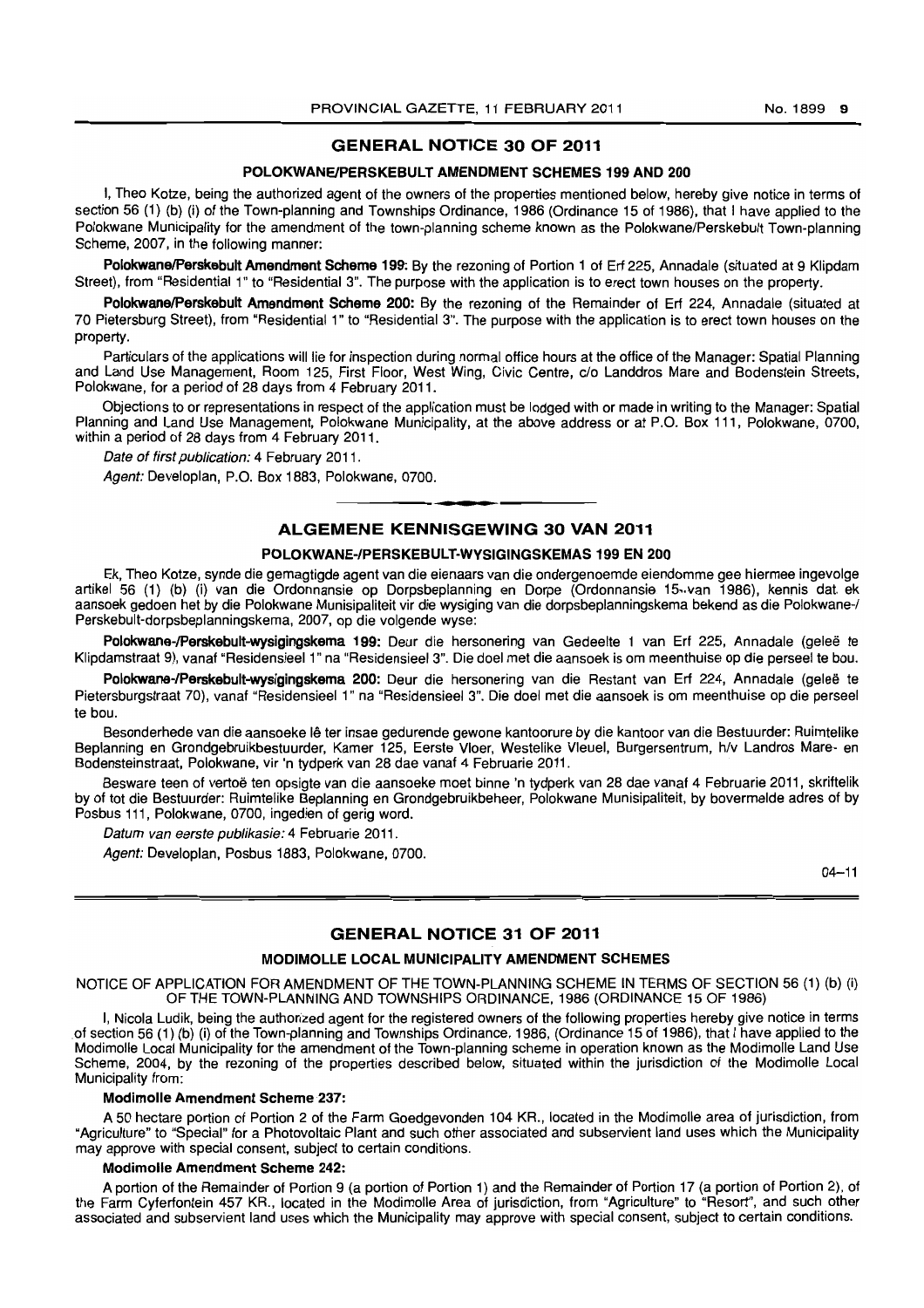#### Modimolle Amendment Scheme 243:

Portions 28 and 29 of the Farm Rietspruit 412 KR., located in the Modimolle Area of jurisdiction, from "Agriculture" to "Resort", and such other associated and subservient land uses which the Municipality may approve with special consent, subject to certain conditions.

All relevant documents relating to the applications wil be open for inspection during normal office hours at the offices of the Modimolle Local Municipality, The Divisional Manager: Town-planning, Ground Floor, Modimolle Municipal Building, Harry Gwala Street, Modimolle, for a period of 28 days i.e 4 February 2011 to 4 March 2011.

Any person who wishes to object to the applications or submit representations in respect thereof must lodge the same in writing to Private Bag X1008, Modimolle, 0510, or lodge it with the Modimolle Local Municipality at its address and room number specified above on or before the 4 March 2011.

Name en address of agent: Nicola Ludik, P.O. Box 3007, Modimolle, 0510, 076 606 6372.

# ALGEMENE KENNISGEWING 31 VAN 2011

• I

#### MODIMOLLE PLAASLIKE MUNISIPALITEIT WVSIGINGSKEMAS

KENNISGEWING VAN AANSOEK OM WVSIGING VAN DIE DORPBEPLANNINGSKEMA INGEVOLGE ARTIKEL 56 (1) (b) (i) VAN DIE ORDONNANSIE OP DORPSBEPLANNING EN DORPE, 1986 (ORDONNANSIE 15 VAN 1986)

Ek, Nicola Ludik, synde die gevolmagde agent van die geregistreerde eienaars van die volgende eiendomme gee hiermee ingevolge artikel 56 (1) (b) (i) van die Ordonnansie op Dorpsbeplanning en Dorpe, 1986, kennis dat ek by die Modimolle Plaaslike Munisipaliteit, aansoek gedoen het om die wysiging van die Dorpsbeplanningskema bekend as die Modimolle Land Use Scheme, 2004, deur die hersonering van die eiendomme hieronder beskryf, gelee in die jurisdiksie van die Modimolle Plaaslike Munisipaliteit vanaf:

#### Modimolle wysigingskema 237

'n 50 hektaar gedeelte van Gedeelte 2 van die Plaas Goedgevonden 104 KR., geleë in die Modimolle jurisdiksiearea, vanaf "Landbou" na "Spesiaal" vir 'n Fotovoltaiese aanleg en sulke aanverwante en ondergeskikte gebruike as wat deur die Munisipaliteit goedgekeur mag word met 'n spesiale toestemming, onderworpe aan sekere voorwaardes;

#### Modimolle wysigingskema 242

'n Gedeelte van die Restant van Gedeelte 9 ('n gedeelte van Gedeelte 1) en die Restant van Gedeelte 17 ('n gedeelte van Gedeelte 2) van die Plaas Cyferfontein 457 KR., gelee in die Modimolle jurisdiksiearea, vanaf "Landbou" na "Oord" en sulke aanverwante en ondergeskikte gebruike as wat deur die Munisipaltiet goedgekeur mag word met 'n spesiale toestemming, onderworpe aan sekere voorwaardes;

#### Modimolle wysigingskema 243

Gedeeltes 28 en 29 van die Plaas Rietspruit 412 KR., in die Modimolle jurisdiksiearea, vanaf "Landbou" na "Oord" en sulke aanverwante en ondergeskikte gebruike as wat deur die Munisipaliteit goedgekeur mag word met 'n spesiale toestemming, onderworpe aan sekere voorwaardes;

Aile dokumente wat met die aansoek verband hou, sal tydens normale kantoorure vir besigtiging beskikbaar wees by die kantore van die Modimolle Plaaslike Munisipaliteit, Die Divisie Bestuurder: Dorpsbeplanning, Grondvloer, Modimolle Munisipale Gebou, Harry Gwalastraat, Modimolle, vir 'n tydperk van 28 dae, vanaf 4 Februarie 2011 tot 4 Maart 2011.

Enige persoon wat beswaar wil aanteken of voorleggings wi! maak met betrekking tot die aansoeke, moet sodanige beswaar of voorlegging op skrif rig aan Privaatsak X1008, Modimolle, 0510, of indien by Die Divisie Bestuurder: Dorpsbeplanning by die bostaande adres, op of voor 4 Maart 2011.

Naam en adres van agent: Nicola Ludik, Posbus 3007, Modimolle, 0510, 076 606 6372.

04-11

### GENERAL NOTICE 32 OF 2011

#### LEPHALALE TOWN-pLANNING SCHEME, 2005

NOTICE IN TERMS OF SECTION 56 (1) (b) (i) OF THE TOWN-PLANNING AND TOWNSHIPS ORDINANCE, 1986 (ORDINANCE 15 OF 1986)

I, Wally Ross, being the authorised agent of the owner(s) of Erf 1325, Ellisras Extension 16 Township. hereby give notice in terms of section 56 (1) (b) (i) of the Town-planning and Townships Ordinance, 1986, that I have applied to the Lephalale Municipality, for the amendment of the town-planning scheme known as Lephalale Town-planning Scheme, 2005, by the rezoning of Erf 1325, Ellisras Extension 16 Township, situated along Diepkuil Crescent, from "Residential 1" to "Residential 2", subject to certain restrictive conditions.

Particulars of the application will lie for inspection during office hours at the office of the Manager: Corporate Services, Room D105, Municipal Offices, Lephalale Municipality, Lephalale, for a period of 28 days from 4 February 2011.

Any person who wishes to object to the application or submit representations in respect of the application may submit such objections or representations, in writing, to the Manager: Corporate Services, at the above address or at Private Bag X136, Lephalale, 0555, within a period of 28 days.

Name and address of the authorized agent: Ross and Cilliers Architects CC, Private Bag 20, Postnet, Onverwacht, 0557; 48 Ellis Street, Ellisras, 0555. Tel: (071) 600-3426. Fax: (086) 513-0691. E-mail: rosscilliers@gmail.com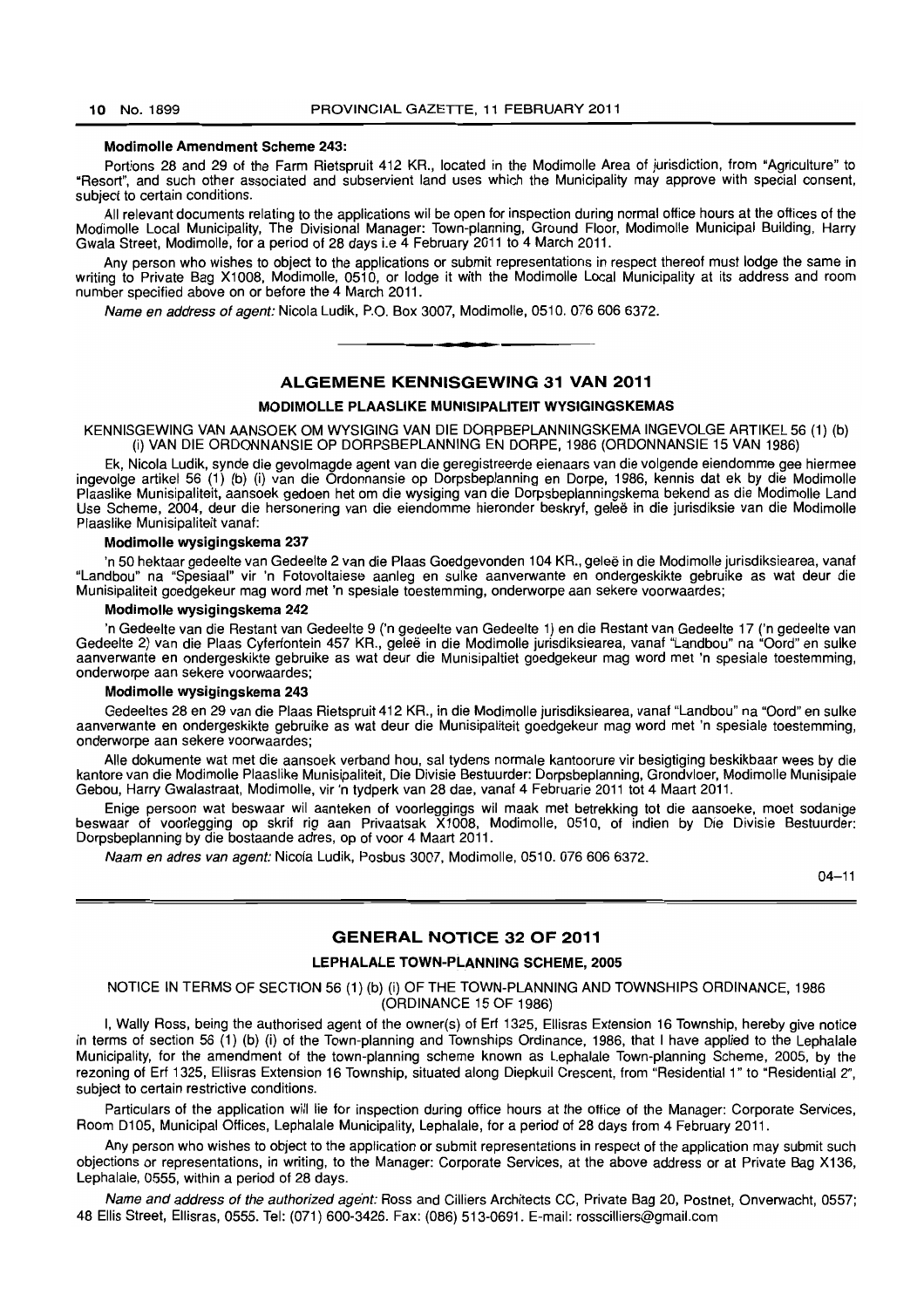# **ALGEMENE KENNISGEWING 32 VAN 2011**

#### **LEPHALALE-DORPSBEPLANNINGSKEMA, 2005**

### KENNISGEWING INGEVOLGE ARTIKEL 56 (1) (b) (i) VAN DIE ORDONNANSIE OP DORPSBEPLANNING EN DORPE. 1986 (ORDONNANSIE 15 VAN 1986)

Ek, Wally Ross, synde die gemagtigde agent van die eienaar van Erf 1325. Ellisras-uitbreiding 16 Dorpe, gee hiermee ingevolge artikel 56 (1) (b) (i) van die Ordonnansie op Dorpsbeplanning en Dorpe. 1986, kennis dat ek by die Lephalale Munisipaliteit, aansoek gedoen het om die wysiging van die dorpsbeplanningskema bekend as Lephalale-dorpsbeplanningskema, 2005, deur die hersonering van Erf 1325, Ellisras-uitbreiding 16, gelee na Diepkuilsingel van "Residensieel 1" na "Residensieel 2", onderworpe aan sekere beperkings.

Besonderhede van die aansoek lê ter insae gedurende normale kantoorure by die kantoor van die Bestuurder: Korporatiewe Dienste, Kamer D105, Munisipale Kantore, Lephalale Plaaslike Munisipaliteit, vir 'n tydperk van 28 dae vanaf 4 Februarie 2011.

Enige persoon wat beswaar wil maak teen die aansoek of vertoe wil rig ten opsigte van die aansoek moet sodanige besware of vertoë skriftelik by of tot die Bestuurder: Korporatiewe Dienste, by bovermelde adres of by Privaatsak X136, Lephalale, 0555, binne 'n tydperk van 28 dae.

Naam en adres van gemagtigde agent: Ross and Cilliers Architects CC, Private Bag 20, Postnet, Onverwacht, 0557; 48 Ellis Street, Ellisras, 0555. Tel: (071) 600-3426. Fax: (086) 513-0691. E-mail: rosscilliers@gmaii.com

 $04 - 11$ 

#### **GENERAL NOTICE 33 OF 2011**

# NOTICE IN TERMS OF THE REMOVAL OF RESTRICTIONS ACT, 1967 (ACT 84 OF 1967)

I, M. Brits, being the authorised agent of the owners hereby give notice in terms of Removal of Restrictions Act, 1967, that I have applied to the Limpopo Department of Local Government and Housing, Private Bag X9485, Polokwane, 0700, for the Removal of Restrictive conditions contained in the title deed of Portion 1 of Erf 292, Groblersdal Extension 2, which property is situated at 20 Kruger Street, Groblersdal Extension 2, an dthe simultaneous amendment of the Groblersdal Town-planning Scheme, 2006, by the rezoning of the property from "Residential 1" to "Business 1" in order to allow offices on the property, subject to conditions.

All relevant documents relating to the application will be open for inspection between 08hOO and 14hOO, at the office of the Director, Limpopo Department of Local Government and Housing, 28 Market Street, Polokwane, Limpopo, as well as office of the Manager Planning, Technical Services Department, 2 Grobler Avenue, Groblersdal, from 04 February 2011, until the 04 March 2011.

Any person who wishes to object to the application or submit representations in respect thereof must lodge the same in writing with the Department of Local Government and Housing, of the above address or Private Bag X9485, Polokwane, 0700, on or before 04 March 2011.

Name and address of ownership: Roosmarie van Deventer CC, c/o Rinus Brits, P.O. Box 1133, Fontainebleau, 2032. Date of first publication: 04 February 2011.

# **ALGEMENE KENNISGEWING 33 VAN 2011**

**• •** 

#### KENNISGEWING IN TERME VAN WET OP OPHEFFING VAN BEPERKINGS, 1967 (WET 84 VAN 1967)

Ek, M. Brits, synde die gemagtigde agent van die eienaars gee hiermee kennis in terme van Wet op Opheffing van Beperkings, 1967, dat ons aansoek gedoen het by die Limpopo Departement van Plaaslike Bestuur en Behuising, Private Sak X9485, Polokwane, 0700, vir die opheffing van beperkende en ander voorwaardes in die titelakte van Gedeelte 1 van Erf 292, Groblersdal, Uitbreiding 2, watter eiendom geleë is te Krugerstraat 20, Groblersdal Uitbreifing 2, en die gelyktydige wysiging van die Groblersdal Dorpsbeplanningskema, 2006. deur die hersonering van die bogenoemde eiendom vanaf "Residensieel 1" na "Besigheid 1" ten eiende kantore op die eiendom toe te laat, onderhewig aan voorwaardes.

Die aansoek sal beskikbaar wees vir inspeksie tussen 08hOO en 14hOO, by die kantoor van die Direkteur: Limpopo Department Plaaslike Bestuur en Behuising, Marketstraat 28, Polokwane, Limpopo, asook kantoor van die Direkteur Tegniese Dienste, Groblerlaan 2, Groblersdal, 0470, van 04 Februarie 2011, tot en met 04 Maart 2011.

Enige sodanige persoon wat beswaar teen die aansoek wil aanteken of vertoë in verband daarmee wil rig, moet sodanige besware of vertoë skriftelik rig aan die Department van Plaaslike Bestuur en Behuising, by die bogenoemde adres of Private Sak X9485, Polokwane, 0700, op of voor 04 Maart 2011.

Naam en adres van eienaar: Roosmarie van Deventer CC, Rinus Brits, Posbus 1133, Fontainebleau, 2032.

Datum van eerste pubfikasie: 04 Februarie 2011.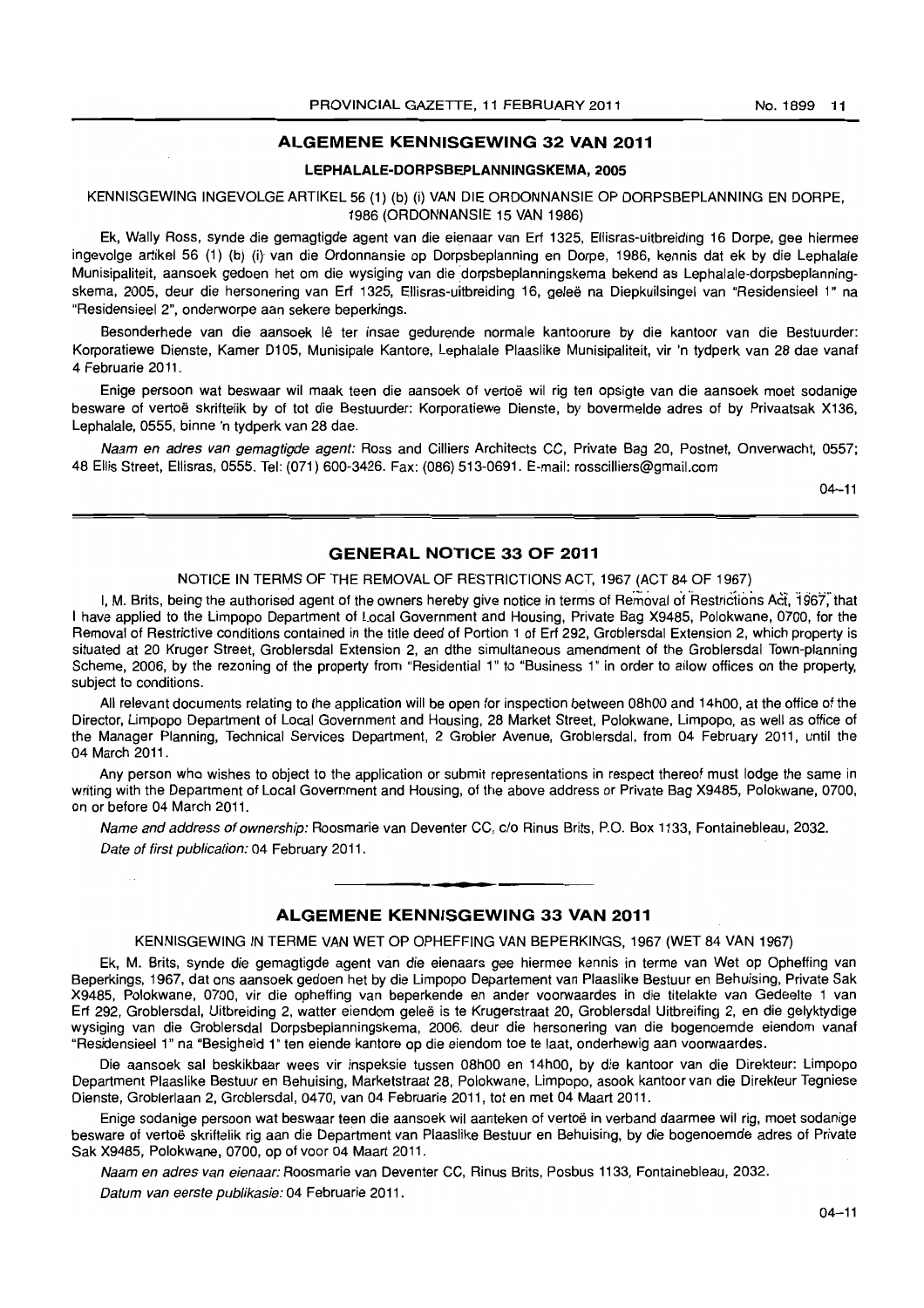# GENERAL NOTICE 34 OF 2011

#### NOTICE IN TERMS OF THE LEPHALALE TOWN-PLANNING SCHEME, 2005

Notice is hereby given that I, Wally Ross, the undersigned, intends to apply to the Lephalale Municipality for a consent use on Portion 21, of the farm Wonderboomhoek 550 LQ, and the existing or proposed temporary building thereon for the following purposes:

1. "Agricultural" for purposes of accommodating a temporary contractor's camp.

In terms of the above-mentioned town-planning scheme the land is zone Agricultural. Plans and/or particulars relating to the application will lie for inspection during normal office hours at the office of: Ross and Cilliers Architects, 48 Ellis Street, Ellisras. Tel: (071) 600-3426 or E-mail: rosscilliers@gmail.com

Any person who desires to lodge his/her objections or comments against the application must do so in writing to both to: The Municipal Manager: Lephalale Local Municipality, Private Bag X136, Lephalale, 0555, as well as the applicant, not later than 28 days from 4 February 2011.

Postal address of the applicant: Ross and Cilliers Architects, Private Bag 20, Postnet, Onverwacht, 0557.

# ALGEMENE KENNISGEWING 34 VAN 2011

### KENNISGEWING INGEVOLGE LEPHALALE-DORPSBEPLANNINGSKEMA, 2005

**• I** 

Kennis geskied hiermee dat ek, Wally Ross, die ondergetekende, van voorneme is om by die Lephalale Munisipaliteit aansoek te doen om Gedeelte 20 van die plaas Wonderboomhoek 550 LQ, en die bestaande of voorgestelde geboue daarop vir die volgende doeleindes te gebruik:

1. Landbou-Tydelike gebruik as kontrakteurskamp.

Die sonering van die grond ingevolge bogenoemde dorpsbeplanningskema is Landbou, Planne en/of besonderhede aangaande hierdie aansoek lê ter insae gedurende normale kantoorure by die kantore van: Ross and Cilliers Architects, 48 Ellis Street, Ellisras. Tel: (071) 600-3426 or E-mail: rosscilliers@gmail.com

Enige persoon wat beswaar of kommentaar wil aanteken teen hierdie aansoek met dit skriftelik doen en indien by beide die: Munisipale Bestuurder, Lephalale Munisipaliteit, Privaatsak X136, Lephalale, 0555, sowel as die aansoeker, nie later nie as 28 dae vanaf 4 Februarie 2011.

Postal address of the applicant: Ross and Cilliers Architects, Private Bag 20, Postnet, Onverwacht, 0557.

 $4 - 11$ 

# GENERAL NOTICE 35 OF 2011

### BELA-BELA AMENDMENT SCHEME 39-08

NOTICE OF APPLICATION FOR THE AMENDMENT OF THE BELA-BELA LAND USE SCHEME, 2008, IN TERMS OF SECTION 56 (1) (b) (i) OF THE TOWN-PLANNING AND TOWNSHIPS ORDINANCE, 1986 (ORDINANCE No. 15 OF 1986)

We, Pearl Star Investments, being the owner of the Erf mentioned below, hereby give notice in terms of section 56 (1) (b) (i) of the Town-planning and Townships Ordinance, 1986 (Ordinance No. 15 of 1986), that we have applied to the Bela-Bela Municipality for the amendment of the Land Use Scheme known as the Bela-Bela Land Use Scheme, 2008, by the rezoning of Erf 8, Jinnah Park Township in Bela-Bela from "Residential 1" to "Residential 3".

Particulars of the application will lie for inspection during normal office hours at the office of the Manager: Planning and Economic Development, Bela-Bela Municipality Offices, Chris Hani Drive, Bela-Bela, for a period of 28 days from 11 February 2011.

Objections to or representations in respect of the application must be lodged with or made in writing to the Municipal Manager at the above address or Private Bag X1609, Bela-Bela, 0480, within a period of 28 days from 11 February 2011.

Address of applicant: 2 Bulbulia Street, Bela-Bela, Pearl Star Investments, PO Box 380, Bela-Bela, 0480. Tel: (014) 736-4395 . . **-.** 

# ALGEMENE KENNISGEWING 35 VAN 2011

#### BELA-BELA-WYSIGINGSKEMA 39-08

KENNISGEWING VAN DIE AANSOEK OM DIE WYSIGING VAN DIE BELA-BELA-DORPSBEPLANNINGSKEMA, 2008, INGEVOLGE ARTIKEL 56 (1) (b) (i) VAN DIE ORDONNANSIE OP DORPSBEPLANNING EN DORPE, 1986 (ORDONNANSIE No. 15 VAN 1986)

Ons, Pearl Star Investments, eienaar van die ondergenoemde ert, gee hiermee ingevolge artikel 56 (1) (b) (i) van die Ordonnansie op Dorpsbeplanning en Dorpe, 1986 (Ordonnansie 15 van 1986), kennis dat ons by Bela-Bela Munisipaliteit aansoek gedoen het om die wysiging van die dorpsbeplanningskema bekend as die Bela-Bela-dorpsbeplanningskema, 2008, deur die hersonering van Erf 8, Jinnah Park Township, in Bela-Bela, vanaf "Residensieel 1" na "Residensieel 3".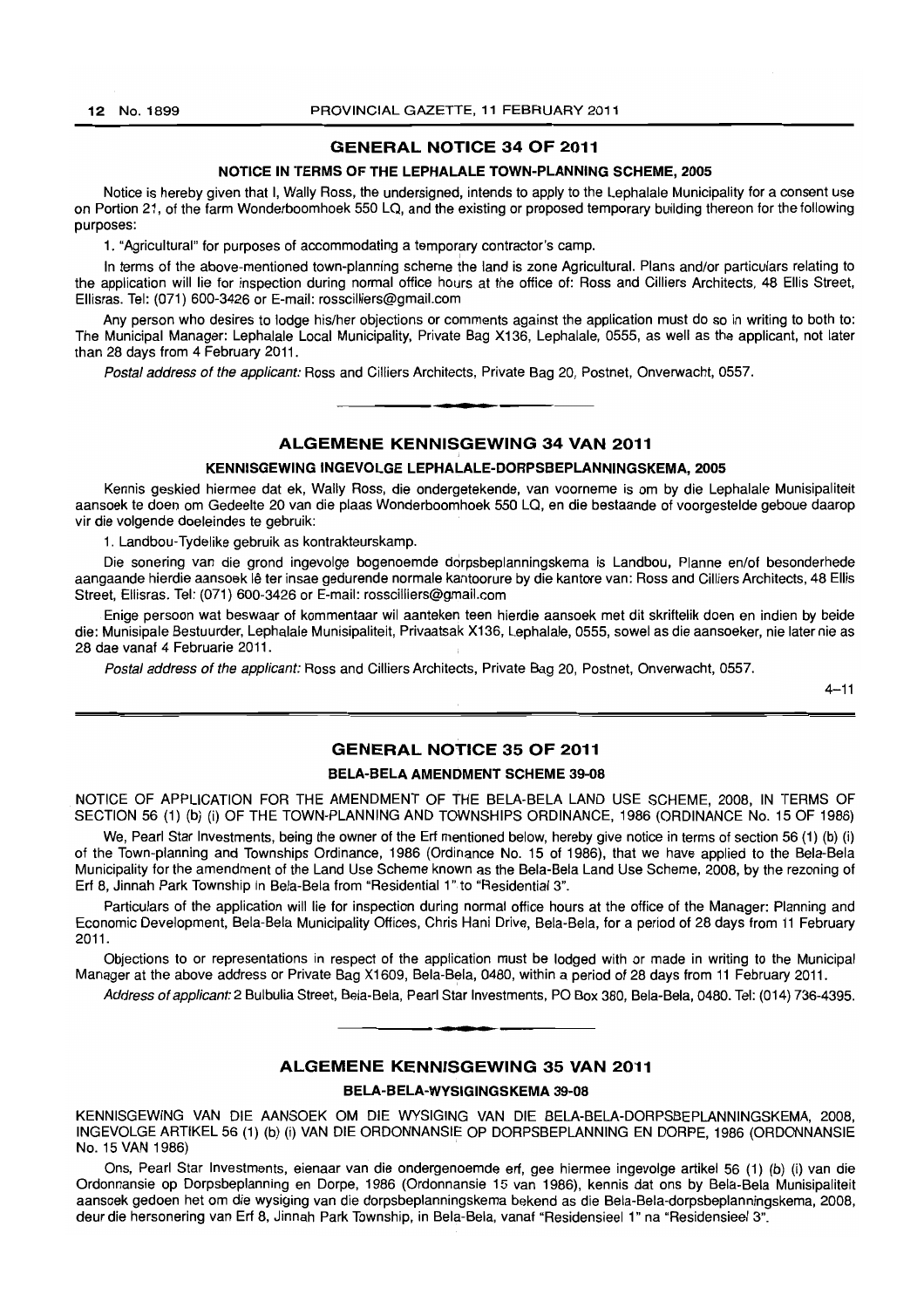Besonderhede van die aansoek lê ter insae gedurende gewone kantoorure by die kantoor van die Bestuurder: Planning & Economic Development, Bela-Bela Munisipaliteitskantore, Chris Hani-rylaan, Bela-Bela, vir 'n periode van 28 dae vanaf 11 Februarie 2011.

Besware teen of vertoë ten opsigte van die aansoek moet binne 'n tydperk van 28 dae vanaf 11 Februarie 2011, skriftelik by of tot die Munisipale Bestuurder by bovermelde adres of by Privaatsak X1609, Bela-Bela, 0480, ingedien of gerig word.

Adres van agent: Bulbuliastraat 2, Bela-Bela, Pearl Star Investments, Posbus 380, Bela-Bela, 0480. Tel: (014) 736-4395.

 $11 - 18$ 

# **GENERAL NOTICE 36 OF 2011**

#### **MARULENG LAND USE MANAGEMENT SCHEME, 2008**

#### **AMENDMENT SCHEME 24**

Kago-Boswa Consulting Spatial Planners, being the authorised agent of the owner of the property mentioned below, hereby give notice in terms of section 56 (1) of the Town-planning and Townships Ordinance, 1986 (Ordinance 15 of 1986), that we have applied to Maruleng Municipality for the amendment of Maruleng Land Use Management Scheme, 2008, by the rezoning (including relaxation of the building line) of Erf 123, Hoedspruit, situated on Eland Street, Hoedspruit, from "Residential 1" to "Residential 3".

Particulars of the application will lie for inspection during office hours at the Municipal Library, 64 Springbok Street, Hoedspruit, for a period of 28 days from 11 February 2011.

Objections to or representations in respect of the application must be lodged with or in writing to the Municipal Manager at this address: P.O. Box 627, Hoedspruit, 1380, within a period of 28 days from **11** February 2011.

Address of the agent: Kago-Boswa Consulting Spatial Planners, P.O. Box 1244, Hoedspruit, 1380.

# **ALGEMENE KENNISGEWING 36 VAN 2011**

**• E** 

#### **MARULENG-GRONDGEBRUIKSKEMA, 2008**

### **WYSIGINGSKEMA 24**

Ons, Kago-Boswa Consulting Spatial Planners, synde die gemagtigde agent van die eienaar van die eiendom hieronder genoem, gee hiermee ingevolge artikel56 (1) van die Ordonnansie op Dorpsbeplanning en Dorpe, 1986 (Ordonnansie 15 van 1986), kennis dat ons by die Maruleng Munisipaliteit aansoek gedoen het om die wysiging van die Maruleng-grondgebruikskema, 2008, deur die hersonering (en ontspanning van gebou Iyn) van Erf 123, Hoedspruit, gelee te Elandstraat, Hoedspruit, van "Residensieel 1" na "Residensieel 3".

Besonderhede van die aansoek lê ter insae gedurende gewone kantoorure by die Munisipaliteit Biblioteek, Springbokstraat 64, Hoedspruit, vir 'n tydperk van 28 dae vanaf 11 Februarie 2011.

Besware teen of vertoë ten opsigte van die aansoek moet binne 'n tydperk van 28 dae vanaf 11 Februarie 2011, skriftelik by of tot die Munisipale Bestuurder by Posbus 627, Hoedspruit, 1380, ingedien of gerig word.

Adres van agent: Kago-Boswa Consulting Spatial Planners, Posbus 1244, Hoedspruit, 1380.

 $11 - 18$ 

# **LOCAL AUTHORITV NOTICES PLAASLIKE BESTUURSKENNISGEWINGS**

# **LOCAL AUTHORITY NOTICE 87**

#### **POLOKWANE LOCAL MUNICIPALITY**

# **PERMANENT CLOSURE OF THe PORTION OF WEBSTER STREET LOCATED IN PIETERSBURG X30**

Notice is hereby given in terms of section 67 of the Local Government Ordinance, 1939, that the Polokwane Local Municipality proposes to permanently close the extension of Webster Street running through Pietersburg X30, to Road P201/1.

Particulars of the application will lie for inspection during normal office hours at the office of the Manager: Spatial Planning and Land Use Management, Directorate Planning and Development, Polokwane Municipality, First Floor, West Wing, Civic Centre, Landdros Maré Street, Polokwane, for a period of 30 days from 4 February 2011.

Objections to or representations in respect of the application must be lodged with or made in writing to the town planner at the above address or at P.O. Box 111, Polokwane, 0700, within a period of 30 days from 4 February 2011.

All correspondence also to be forwarded to: Pieterse, Du Toit and Associates CC, P.O. Box 11306, Bendor, 0713. Tel: (015) 297-497011. Fax: (015) 297-4584. E-mail: theo@profplanners.co.za

#### **Mrs F LAMOLA, Municipal Manager**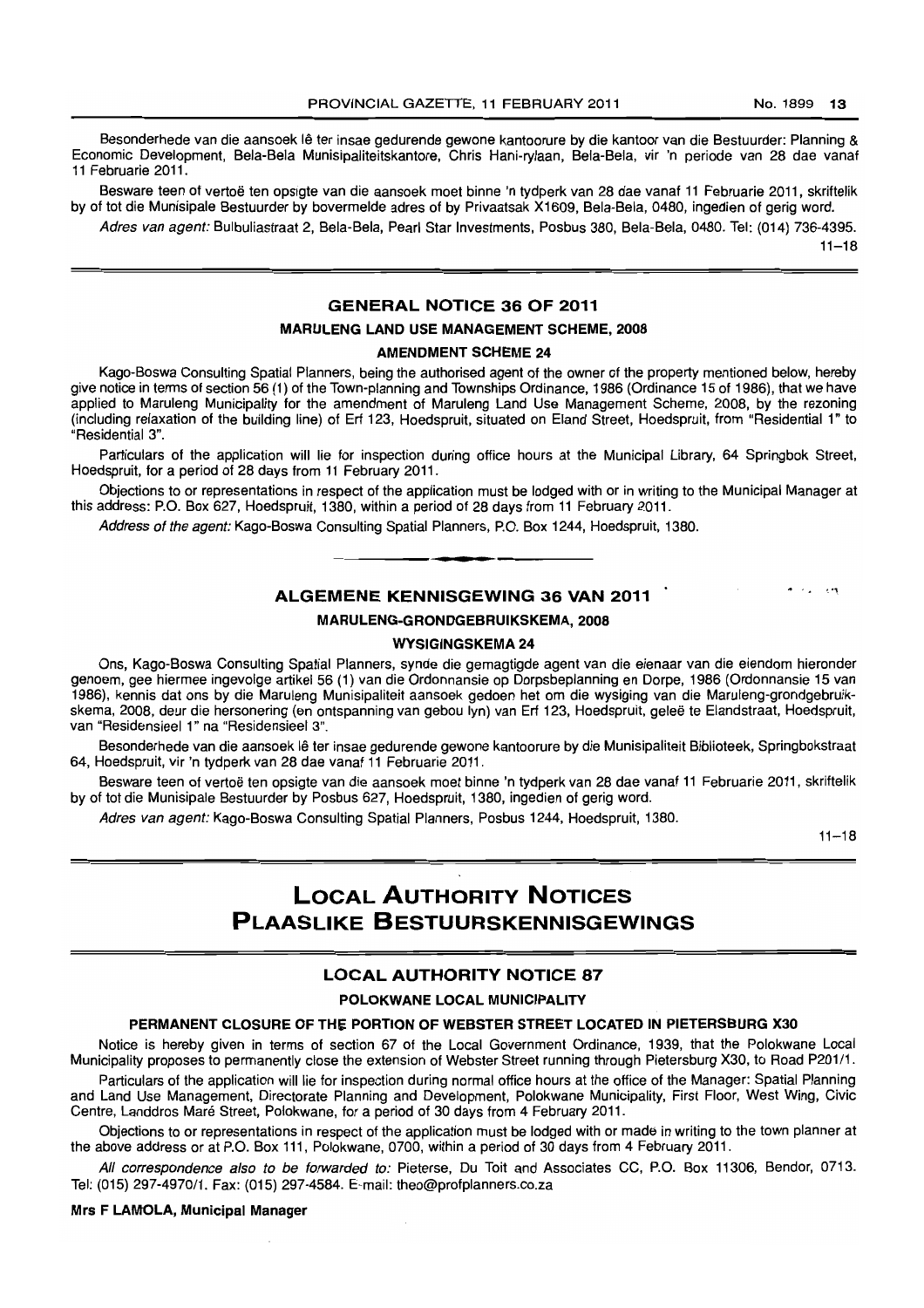# **PLAASLIKE BESTUURSKENNISGEWING 87**

### **POLOKWANE PLAASLIKE MUNISIPALITEIT**

# **PERMANENTE SLUITING VAN DIE GEDEELTE VAN WEBSTERSTRAAT GELEE IN PIETERSBURG X30**

Kennis geskied hiermee ingevolge artikel 67 van die Ordonnansie op Plaasllke Bestuur. 1939. dat die Polokwane Plaaslike Munisipaliteit van voornemens is om die verlenging van Websterstraat na Pad P201/1. deur Pietersburg X30. permanent te sluit.

Besonderhede van die aansoek lê ter insae gedurende gewone kantoorure by die kantoor van die Bestuurder: Ruimtelike Beplanning & Grondgebruiksbeheer. Direktoraat Bepfanning en Ontwikkeling. Polokwane Munisipaliteit. Eerste Vloer. Wesvleuel, Burgersentrum, Landdros Marestraat. Polokwane. vir 'n tydperk van 30 dae vanaf 4 Februarie 2011.

Besware teen of vertoë ten opsigte van die aansoek moet binne 'n tydperk van 30 dae vanaf 4 Februarie 2011 skriftelik by of tot die Stadsbeplanner by bovermelde adres of by Posbus 111, Polokwane, 0700, ingedien of gerig word.

Aile korrespondensie moet ook aangestuur word na: Pieterse, Du Toit en Assosiate BK, Posbus 11306, Bendor, 0713. Tel: (015) 297-4970/1 Fax: (015) 297-4584. E-pos: theo@profplanners.co.za

#### **Mev. F LAMOLA, Munisipale Bestuurder**

 $04 - 11$ 

# **LOCAL AUTHORITY NOTICE 92 POLOKWANE MUNICIPALITY**

#### **PIETERSBURGISESHEGO AMENDMENT SCHEME 427**

It is hereby notified in terms of section 57 (1) (a) of the Town-planning and Townships Ordinance, 1986 (Ordinance 15 of 1986), that the Polokwane Municipality has approved the rights of PietersburglSeshego Town-planning Scheme, 1999, by the rezoning Portion of Erf 5658, Pietersburg Extension 12, from "Industrial 1" to "Special", for Private Road & Access control with Annexure 357.

Map 3 and the scheme clauses of the amendment scheme are filed with the Director: Local Government and Housing. Limpopo Province, and the Municipal Manager, Polokwane Municipality and are open for inspection at all reasonable times.

This amendment is known as Pietersburg/Seshego Amendment Scheme No. 427 and shall come into operation on the date of publication of this notice.

#### **Mrs FL LAMOLA, Municipal Manager**

Civic Centre. Pietersburg

19 January 2011

# **PLAASLIKE BESTUURSKENNISGEWING 92 POLOKWANE MUNISIPALITEIT**

**1\_.** 

#### **PIETERSBlIRGlSESHEGO-WYSIGINGSKEMA 427**

Hiermee word ooreenkomstig die bepalings van artikel 57 (1) (a) van die Ordonnansie op Dorpsbeplanning en Dorpe, 1986 (Ordonnansie 15 van 1986), bekendgemaak dat die Polokwane Munisipaliteit goedgekeur het dat Pietersburg/Seshegodorpsbeplanningskema, 1999, gewysig word deur die hersonering van Gedeelte Erf 5658, Pietersburg Uitbreiding 12, vanaf "Industrieel 1" na "Spesiaal", vir 'n Privaat Pad en Toegangsbeheer met Bylae 357.

Kaart 3 en die skemaklousules word in bewaring gehou deur die Direkteur: Plaaslike Regering en Behuising, Limpopo Provinsie en die Munisipale Bestuurder, Polokwane Munisipaliteit, en is beskikbaar vir inspeksie op aile redelike lye.

Hierdie wysiging staan bekend as Pietersburg/Seshego-wysigingskema No. 427 en tree op datum van publikasie van hierdie kennisgewing in werking.

#### **Mev FL LAMOLA, Munisipale Bestuurder**

Burgersentrum, Pietersburg 19 Januarie 2011

# **LOCAL AUTHORITY NOTICE 93**

**POLOKWANE MUNICIPALITY** 

#### **PIETERSBURGISESHEGO AMENDMENT SCHEME 651**

It is hereby notified in terms of section 57 (1) (a) of the Town-planning and Townships Ordinance, 1986 (Ordinance 15 of 1986), that the Polokwane Municipality has approved the rights of Pietersburg/Seshego Town-planning Scheme, 1999, by the rezoning of Portion 3 of Erf 641, Pietersburg, from "Residential 1» to "Residential 2".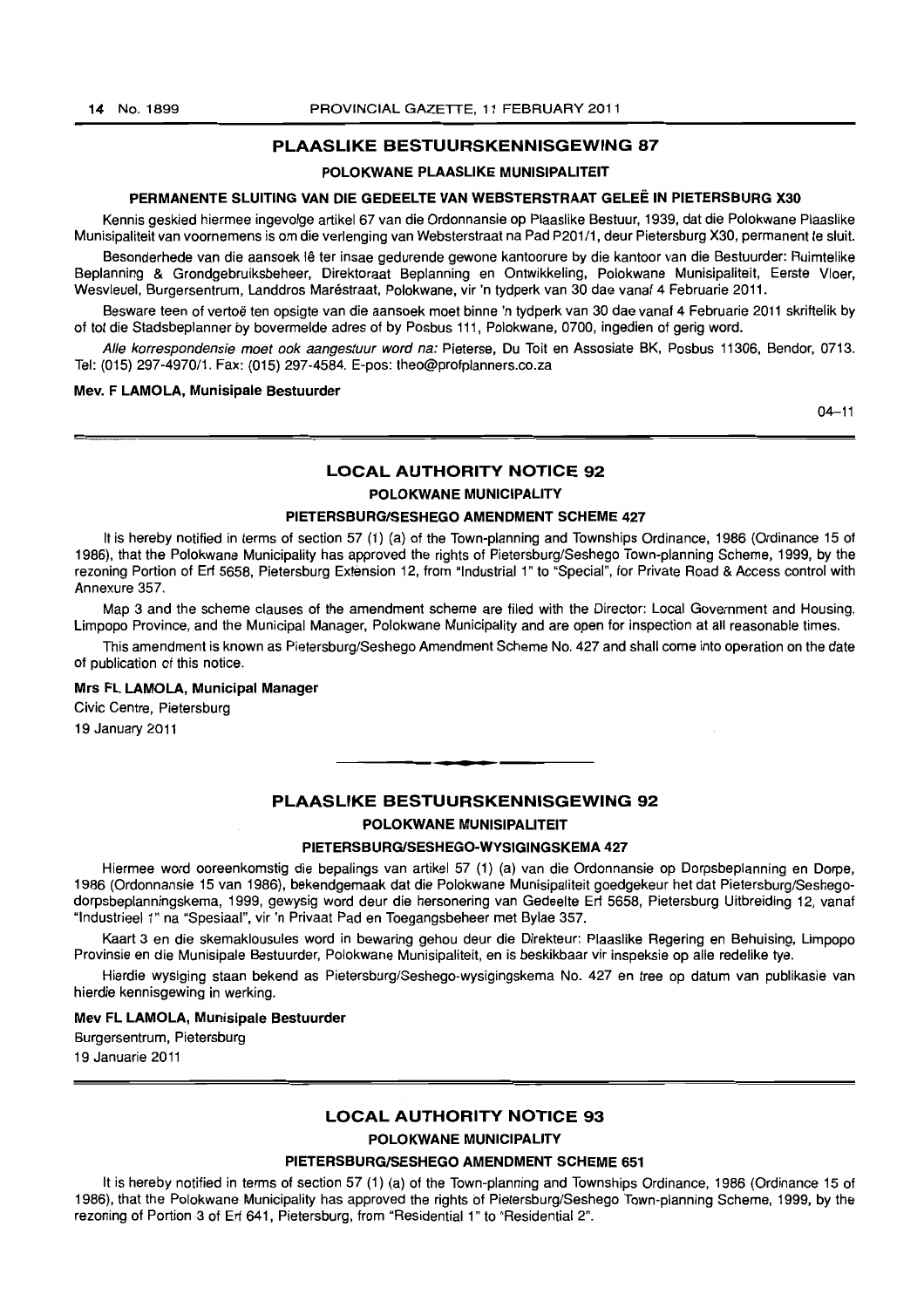Map 3 and the scheme clauses of the amendment scheme are filed with the Director: Local Government and Housing. Limpopo Province, and the Municipal Manager, Polokwane Municipality and are open for inspection at all reasonable times.

This amendment is known as Pietersburg/Seshego Amendment Scheme No. 651 and shall come into operation on the date of publication of this notice.

#### Mrs FL LAMOLA, Municipal Manager

Civic Centre. Pietersburg 19 January 2011

# PLAASLIKE BESTUURSKENNISGEWING 93 POLOKWANE MUNISIPALITEIT

• **• I** 

#### PIETERSBURGISESHEGO-WYSIGINGSKEMA 651

Hiermee word ooreenkomstig die bepalings van artikel 57 (1) (a) van die Ordonnansie op Dorpsbeplanning en Dorpe, 1986 (Ordonnansie 15 van 1986). bekendgemaak dat die Polokwane Munisipaliteit goedgekeur het dat Pietersburg/Seshegodorpsbeplanningskema, 1999. gewysig word deur die hersonering van Gedeelte 3 van Erf 641. Pietersburg. vanaf "Residensieel 1" na "Residensieel 2",

Kaart 3 en die skemaklousules word in bewaring gehou deur die Direkteur: Plaaslike Regering en Behuising. Limpopo Provinsie en die Munisipale Bestuurder. Polokwane Munisipaliteit. en is beskikbaar vir inspeksie op aile redelike tye.

Hierdie wysiging staan bekend as Pietersburg/Seshego-wysigingskema No. 651 en tree op datum van publikasie van hierdie kennisgewing in werking.

#### Mev FL LAMOLA, Munisipale Bestuurder

Burgersentrum, Pietersburg 19 Januarie 2011

: . •• '..... ~ ~\_o

# LOCAL AUTHORITY NOTICE 94

### POLOKWANE MUNICIPALITY

# PIETERSBURG/SESHEGO AMENDMENT SCHEME 672

It is hereby notified in terms of section 57 (1) (a) of the Town-planning and Townships Ordinance, 1986 (Ordinance 15 of 1986). that the Polokwane Municipality has approved the rights of Pietersburg/Seshego Town-planning Scheme, 1999. by the rezoning of Erven 7336, 7337, 7346 & 7347, Pietersburg Extension 28, from "Residential 1" to "Residential 2".

Map 3 and the scheme clauses of the amendment scheme are filed with the Director: Local Government and Housing. limpopo Province, and the Municipal Manager, Polokwane Municipality and are open for inspection at all reasonable times.

This amendment is known as Pietersburg/Seshego Amendment Scheme No. 672 and shall come into operation on the date of publication of this notice.

#### Mrs FL LAMOLA, Municipal Manager

Civic Centre, Pietersburg

19 January 2011

# PLAASLIKE BESTUURSKENNISGEWING 94 POLOKWANE MUNISIPALITEIT

• **••** 

#### PIETERSBURGISESHEGO-WVSIGINGSKEMA 672

Hiermee word ooreenkomstig die bepalings van artikel 57 (1) (a) van die Ordonnansie op Dorpsbeplanning en Dorpe, 1986 (Ordonnansie 15 van 1986). bekendgemaak dat die Polokwane Munisipaliteit goedgekeur het dat Pietersburgl Seshego-dorpsbeplanningskema, 1999. gewysig word deur die hersonering van Erwe 7336, 7337. 7346 & 7347, Pietersburg Uitbreiding 28, vanaf "Residensieel 1" na "Residensieel 2".

Kaart 3 en die skemaklousules word in bewaring gehou deur die Direkteur: Plaaslike Regering en Behuising, Limpopo Provinsie en die Munisipale Bestuurder, Polokwane Munisipaliteit. en is beskikbaar vir inspeksie op aile redelike tye.

Hierdie wysiging staan bekend as Pietersburg/Seshego-wysigingskema No. 672 en tree op datum van publikasie van hierdie kennisgewing in werking.

#### Mev Fl LAMOLA, Munlsipale Bestuurder

Burgersentrum, Pietersburg 19 Januarie 2011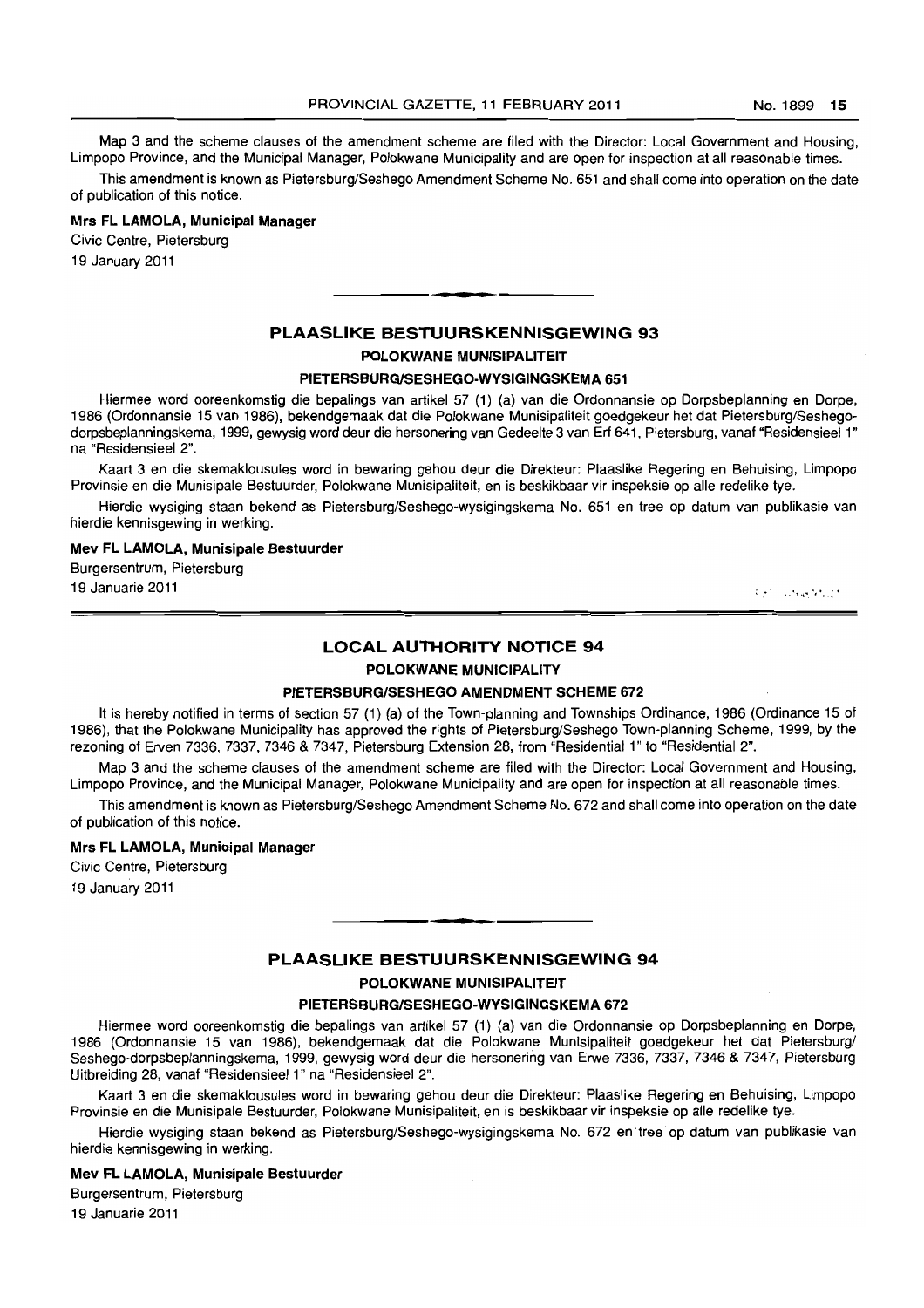# **LOCAL AUTHORITY NOTICE 95**

#### **POLOKWANE MUNICIPALITY**

#### **PIETERSBURGISESHEGO AMENDMENT SCHEME 679**

It is hereby notified in terms of section 57 (1) (a) of the Town-planning and Townships Ordinance, 1986 (Ordinance 15 of 1986), that the Polokwane Municipality has approved the rights of Pietersburg/Seshego Town-planning Scheme, 1999, by the rezoning of Portion 1 of Erf 585 & Remaining Extent of Erf 585, Pietersburg, from "Residential 1" to "Business 4".

Map 3 and the scheme clauses of the amendment scheme are filed with the Director: Local Government and Housing. Limpopo Province, and the Municipal Manager, Polokwane Municipality and are open for inspection at all reasonable times.

This amendment is known as Pietersburg/Seshego Amendment Scheme No. 679 and shall come into operation on the date of publication of this notice.

#### **Mrs F L LAMOLA, Municipal Manager**

Civic Centre. Pietersburg

1 9 January 2011

# **PLAASLIKE BESTUURSKENNISGEWING 95**

<sup>I</sup>**••** 

**POLOKWANE MUNISIPALITEIT** 

### **PIETERSBURGISESHEGO·WVSIGINGSKEMA 679**

Hiermee word ooreenkomstig die bepalings van artikel 57 (1) (a) van die Ordonnansie op Dorpsbeplanning en Dorpe, 1986 (Ordonnansie 15 van 1986), bekendgemaak dat die Polokwane Munisipaliteit goedgekeur het dat Pietersburgl Seshego-dorpsbeplanningskema, 1999, gewysig word deur die hersonering van Erf 585 en Resterende van Erf 585, Pietersburg, vanaf "Residensieel 1" na "Besigheid 4".

Kaart 3 en die skemaklousules word in bewaring gehou deur die Direkteur: Plaaslike Regering en Behuising, Limpopo Provinsie en die Munisipale Bestuurder, Polokwane Munisipaliteit, en is beskikbaar vir inspeksie op aile redelike tye.

Hierdie wysiging staan bekend as Pietersburg/Seshego-wysigingskema No. 679 en tree op datum van publikasie van hierdie kennisgewing in werking.

#### **Mev F L LAMOLA, Munisipale Bestuurder**

Burgersentrum. Pietersburg 19 Januarie 2011

# **LOCAL AUTHORITY NOTICE 96**

#### **POLOKWANE MUNICIPALITY**

# **PIETERSBURG/SESHEGO AMENDMENT SCHEME 758**

It is hereby notified in terms of section 57 (1) (a) of the Town-planning and Townships Ordinance, 1986 (Ordinance 15 of 1986), that the Polokwane Municipality has approved the rights of Pietersburg/Seshego Town-planning Scheme, 1999, by the rezoning of Erf 1198, Pietersburg Extension 4, from "Residential 1" to "Residential 2".

Map 3 and the scheme clauses of the amendment scheme are filed with the Director: Local Government and Housing, Limpopo Province, and the Municipal Manager, Polokwane Municipality and are open for inspection at all reasonable times.

This amendment is known as Pietersburg/Seshego Amendment Scheme No. 758 and shall come into operation on the date of publication of this notice.

#### **Mrs F L LAMOLA, Municipal Manager**

Civic Centre, Pietersburg 19 January 2011

# **PLAASLIKE BESTUURSKENNISGEWING 96**

**• •** 

**POLOKWANE MUNISIPALITEIT** 

# **PIETERSBURG/SESHEGO-WVSIGINGSKEMA 758**

Hiermee word ooreenkomstig die bepalings van artikel 57 (1) (a) van die Ordonnansie op Dorpsbeplanning en Dorpe, 1986 (Ordonnansie 15 van 1986), bekendgemaak dat die Polokwane Munisipaliteit goedgekeur het dat Pietersburgl Seshego-dorpsbeplanningskema, 1999, gewysig word deur die hersonering van Erf 1198, Pietersburg Uitbreiding 4, vanaf "Residensieel 1" na "Residensieel 2".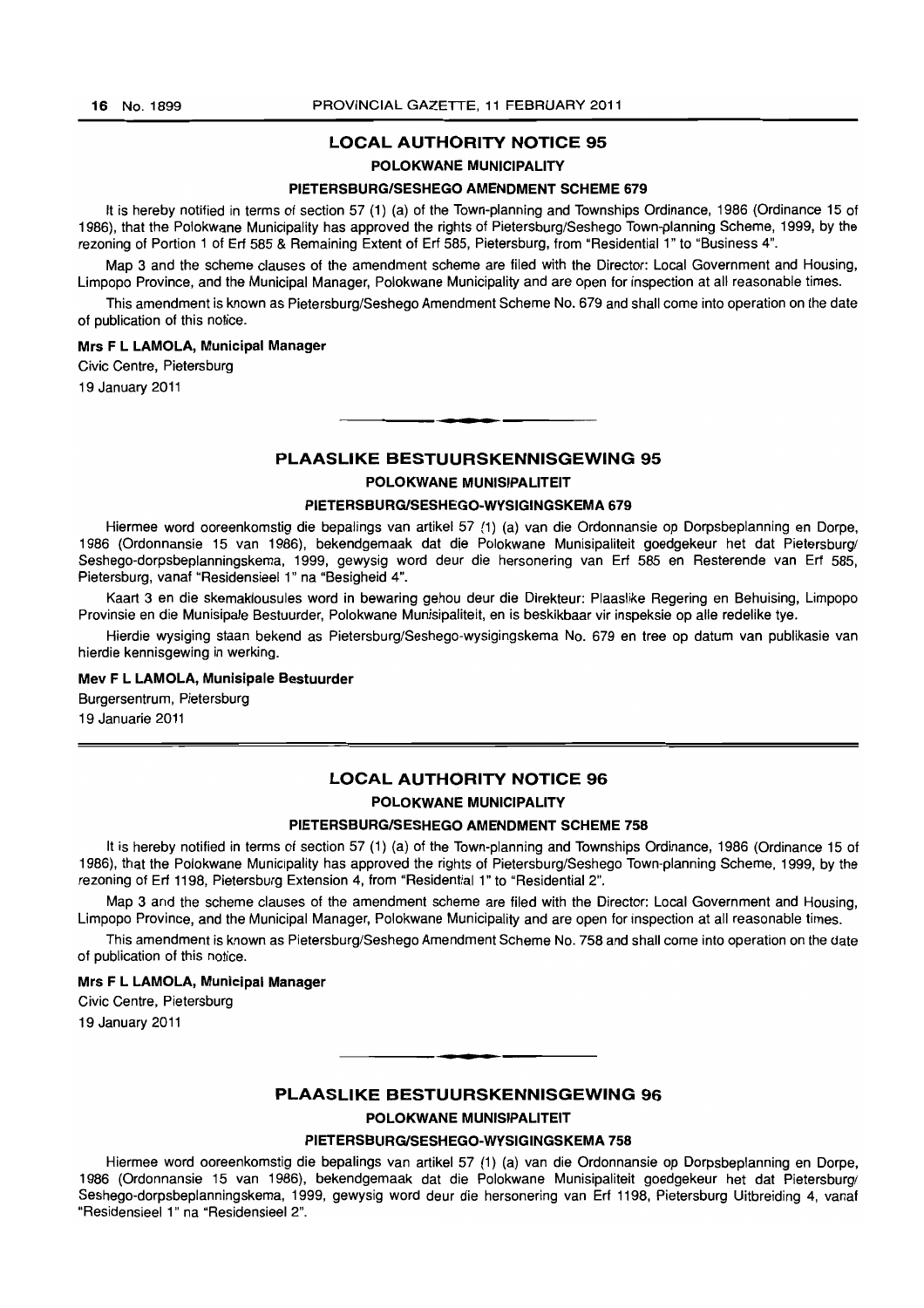#### PROVINCIAL GAZETTE, 11 FEBRUARY 2011 No. 1899 17

Kaart 3 en die skemaklousules word in bewaring gehou deur die Direkteur: Plaaslike Regering en Behuising, Limpopo Provinsie en die Munisipale Bestuurder, Polokwane Munisipaliteit, en is beskikbaar vir inspeksie op aile redelike tye.

Hierdie wysiging staan bekend as Pietersburg/Seshego-wysigingskema No. 758 en tree op datum van publikasie van hierdie kennisgewing in werking.

#### Mev F L LAMOLA, Munisipale Bestuurder

Burgersentrum, Pietersburg 19 Januarie 2011

# **LOCAL AUTHORITY NOTICE** 97

#### POLOKWANE MUNICIPALITY

#### PIETERSBURG/SESHEGO AMENDMENT SCHEME 764

It is hereby notified in terms of section 57 (1) (a) of the Town-planning and Townships Ordinance, 1986 (Ordinance 15 of 1986), that the Polokwane Municipality has approved the rights of PietersburglSeshego Town-planning Scheme, 1999, by the rezoning of Erf 234, Annadale, from "Residential 1" to "Residential 3".

Map 3 and the scheme clauses of the amendment scheme are filed with the Director: Local Government and Housing, Limpopo Province, and the Municipal Manager, Polokwane Municipality and are open for inspection at all reasonable times.

This amendment is known as Pietersburg/Seshego Amendment Scheme No. 764 and shall come into operation on the date of publication of this notice.

#### Mrs F L LAMOLA, Municipal Manager

Civic Centre, Pietersburg 19 January 2011

# **PLAASLIKE BESTUURSKENNISGEWING** 97

**-.** 

#### POLOKWANE MUNISIPALITEIT

# PIETERSBURGISESHEGO-WVSIGINGSKEMA 764

Hiermee word ooreenkomstig die bepalings van artikel 57 (1) (a) van die Ordonnansie op Dorpsbeplanning en Dorpe, 1986 (Ordonnansie 15 van 1986), bekendgemaak dat die Polokwane Munisipaliteit goedgekeur het dat Pietersburg/ Seshego-dorpsbeplanningskema, 1999, gewysig word deur die hersonering van Erf 234, Annadale, varat "Residensieel 1" na "Residensieel 3".

Kaart 3 en die skemaklousules word in bewaring gehou deur die Direkteur: Plaaslike Regering en Behuising, Limpopo Provinsie en die Munisipale Bestuurder, Polokwane Munisipaliteit, en is beskikbaar vir inspeksie op aile redelike tye.

Hierdie wysiging staan bekend as Pietersburg/Seshego-wysigingskema No. 764 en tree op datum van publikasie van hierdie kennisgewing in werking.

# Mev. FL LAMOLA, Munisipale Bestuurder Burgersentrum, Pietersburg

19 Januarie 2011

### **LOCAL AUTHORITY NOTICE 98**

#### POLOKWANE MUNICIPALITY

# PIETERSBURG/SESHEGO AMENDMENT SCHEME 770

It is hereby notified in terms of section 57 (1) (a) of the Town-planning and Townships Ordinance, 1986 (Ordinance 15 of 1986), that the Polokwane Municipality has approved the rights of PietersburglSeshego Town-planning Scheme, 1999, by the rezoning of Erf 5790, Pietersburg, from "Residential 1" to "Special" overnight accommodation with Annexure 445.

Map 3 and the scheme clauses of the amendment scheme are filed with the Director: Local Government and Housing, Limpopo Province, and the Municipal Manager, Polokwane Municipality and are open for inspection at all reasonable times.

This amendment is known as Pietersburg/Seshego Amendment Scheme No. 770 and shall come into operation on the date of publication of this notice.

#### Mrs F L LAMOLA, Municipal Manager

Civic Centre, Pietersburg 19 January 2011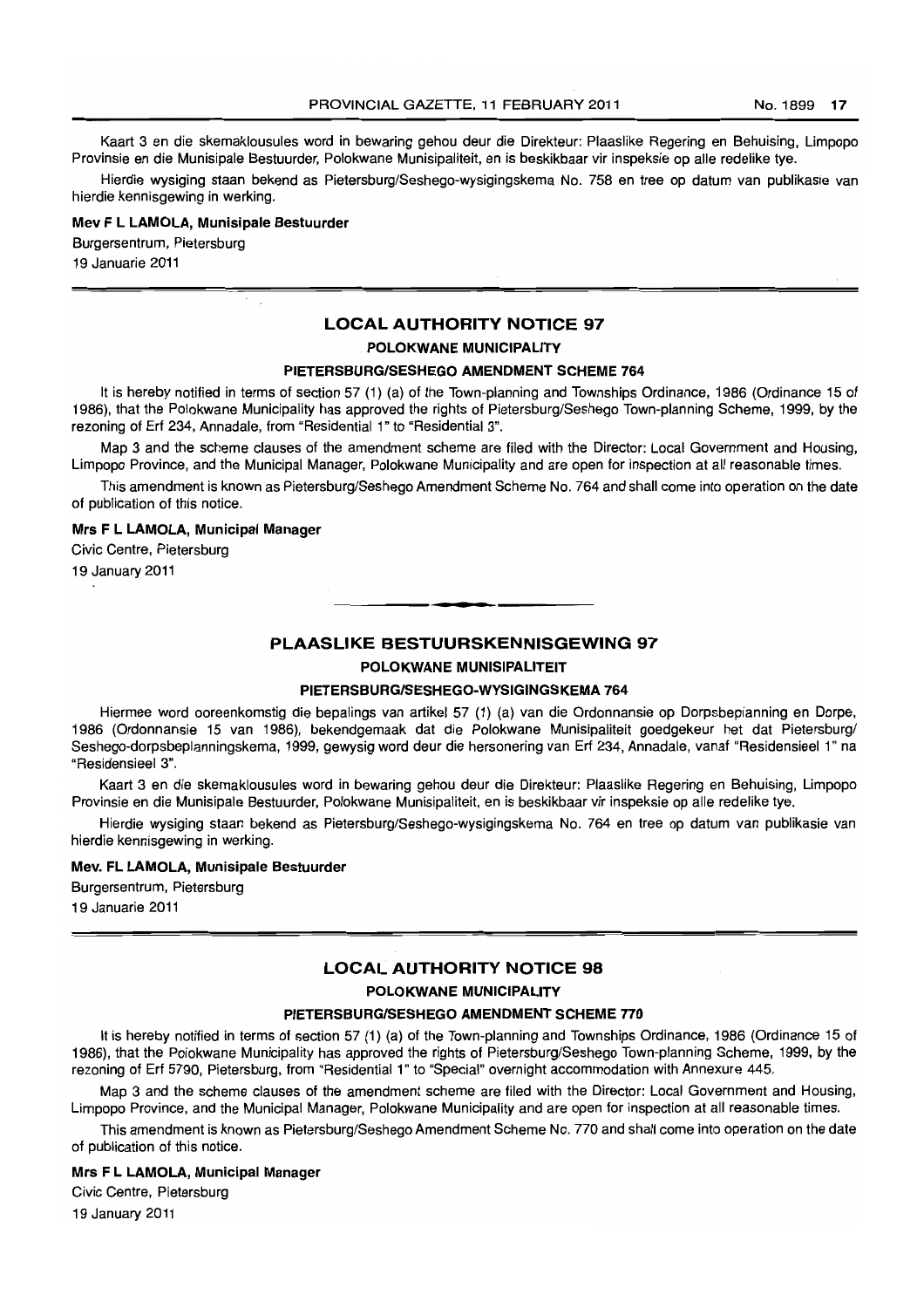### **PLAASLIKE BESTUURSKENNISGEWING 98**

#### **POLOKWANE MUNISIPALITEIT**

#### **PIETERSBURG/SESHEGO-WYSIGINGSKEMA 770**

Hiermee word ooreenkomstig die bepalings van artikel 57 (1) (a) van die Ordonnansie op Dorpsbeplanning en Dorpe, 1986 (Ordonnansie 15 van 1986). bekendgemaak dat die Polokwane Munisipaliteit goedgekeur het dat Pietersburg/ Seshego-dorpsbeplanningskema. 1999. gewysig word deur die hersonering van Erf 5790, Pietersburg. vanaf "Residensieel 1" na "Spesiaal" oornag akkommodasie met Bylae 445.

Kaart 3 en die skemaklousules word in bewaring gehou deur die Direkteur: Plaaslike Regering en Behuising, Limpopo Provinsie en die Munisipale Bestuurder. Polokwane Munisipaliteit. en is beskikbaar vir inspeksie op aile redelike tye.

Hierdie wysiging staan bekend as Pietersburg/Seshego-wysigingskema No. 770 en tree op datum van publikasie van hierdie kennisgewing in werking.

#### **Mev F L LAMOLA, Munisipale Bestuurder**

Burgersentrum, Pietersburg 19 Januarie 2011

# **LOCAL AUTHORITY NOTICE 99**

**POLOKWANE MUNICIPALITY** 

#### **PIETERSBURG/SESHEGO AMENDMENT SCHEME 774**

It is hereby notified in terms of section 57 (1) (a) of the Town-planning and Townships Ordinance, 1986 (Ordinance 15 of 1986), that the Polokwane Municipality has approved the rights of Pietersburg/Seshego Town-planning Scheme, 1999. by the rezoning of Portion 3 of Erf 1241 & Portion 8 of Erf 1241, Nirvana Extension 2, from "Residential 1" to "Residential 3".

Map 3 and the scheme clauses of the amendment scheme are filed with the Director: Local Government and Housing. Limpopo Province. and the Municipal Manager, Polokwane Municipality and are open for inspection at all reasonable times.

This amendment is known as Pietersburg/Seshego Amendment Scheme No. 774 and shall come into operation on the date of publication of this notice.

#### **Mrs FL LAMOLA, Municipal Manager**

Civic Centre, Pietersburg

19 January 2011

# **PLAASLIKE BESTUURSKENNISGEWING 99**

#### **POLOKWANE MUNISIPALITEIT**

**I \_** 

#### **PIETERSBURG/SESHEGO-WYSIGINGSKEMA n4**

Hiermee word ooreenkomstig die bepalings van artikel 57 (1) (a) van die Ordonnansie op Dorpsbeplanning en Dorpe. 1986 (Ordonnansie 15 van 1986), bekendgemaak dat die Polokwane Munisipaliteit goedgekeur het dat Pietersburgl Seshego-dorpsbeplanningskema. 1999. gewysig word deur die hersonering van Gedeelte 3 van Erf 1241 & Gedeelte 8 van Erf 1241, Nirvana Uitbreiding 2, vanaf "Residensieel 1" na "Residensieel 3".

Kaart 3 en die skemaklousules word in bewaring gehou deur die Direkteur: Plaaslike Regering en Behuising. Limpopo Provinsie en die Munisipale Bestuurder. Polokwane Munisipaliteit, en is beskikbaar vir inspeksie op aile redelike tye.

Hierdie wysiging staan bekend as Pietersburg/Seshego~wysigingskema No. 774 en tree op datum van publikasie van hierdie kennisgewing in werking.

#### **Mev FL LAMOLA, Munisipale Bestuurder**

Burgersentrum. Pietersburg 19 Januarie 2011

# **LOCAL AUTHORITY NOTICE 100**

**POLOKWANE MUNICIPALITY** 

#### **PIETERSBURG/SESHEGO AMENDMENT SCHEME 778**

It is hereby notified in terms of section 57 (1) (a) of the Town-planning and Townships Ordinance, 1986 (Ordinance 15 of 1986), that the Polokwane Municipality has approved the rights of Pietersburg/Seshego Town-planning Scheme, 1999. by the rezoning of Portion 1 of Erf 455, Pietersburg, from "Residential 1" to "Special" for overnight accommodation.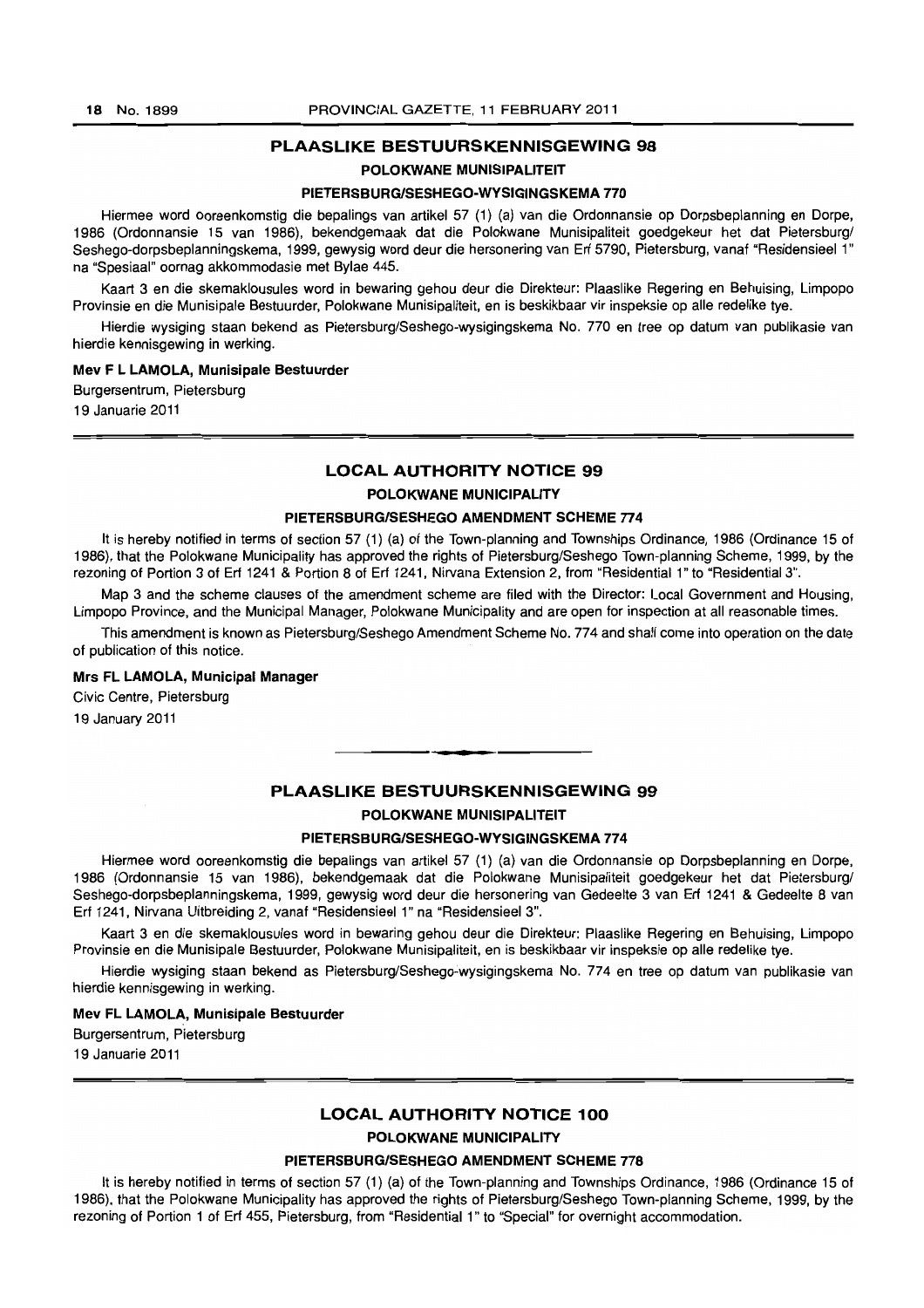#### PROVINCIAL GAZETTE, 11 FEBRUARY 2011 No. 1899 19

Map 3 and the scheme clauses of the amendment scheme are filed with the Director: Local Government and Housing, Limpopo Province, and the Municipal Manager, Polokwane Municipality and are open for inspection at all reasonable times.

This amendment is known as Pietersburg/Seshego Amendment Scheme No. 778 and shall come into operation on the date of publication of this notice.

#### **Mrs F L LAMOLA, Municipal Manager**

Civic Centre, Pietersburg 19 January 2011

# **PLAASLIKE BESTUURSKENNISGEWING 100 POLOKWANE MUNISIPALITEIT**

• **• I** 

#### **PIETERSBURGISESHEGO-WYSIGINGSKEMA 778**

Hiermee word ooreenkomstig die bepalings van artikel 57 (1) (a) van die Ordonnansie op Dorpsbeplanning en Dorpe, 1986 (Ordonnansie 15 van 1986), bekendgemaak dat die Polokwane Munisipaliteit goedgekeur het dat Pietersburgl Seshego-dorpsbeplanningskema, 1999, gewysig word deur die hersonering van Gedeelte 1 van Erf 455, Pietersburg, vanaf "Residensieel 1" na "Spesiaal" oornag akkommodasie.

Kaart 3 en die skemaklousules word in bewaring gehou deur die Direkteur: Plaaslike Regering en Behuising, Limpopo Provinsie en die Munisipale Bestuurder, Polokwane Munisipaliteit, en is beskikbaar vir inspeksie op aile redelike tye.

Hierdie wysiging staan bekend as Pietersburg/Seshego-wysigingskema No. 778 en tree op datum van publikasie van hierdie kennisgewing in werking.

#### **Mev F L LAMOLA, Munisipale Bestuurder**

Burgersentrum, Pietersburg

19 Januarie 2011

# **LOCAL AUTHORITY NOTICE 101**

**POLOKWANE MUNICIPALITY** 

#### **PIETERSBURG/SESHEGO AMENDMENT SCHEME 787**

It is hereby notified in terms of section 57 (1) (a) of the Town-planning and Townships Ordinance, 1986 (Ordinance 15 of 1986), that the Polokwane Municipality has approved the rights of Pietersburg/Seshego Town-planning Scheme, 1999, by the rezoning of Portion 31 of Erf 6416, Pietersburg X11, from "Residential 1" to "Special" for overnight accommodation with Annexure 422.

Map 3 and the scheme clauses of the amendment scheme are filed with the Director: Local Government and Housing. Limpopo Province, and the Municipal Manager, Polokwane Municipality and are open for inspection at all reasonable times.

This amendment is known as Pietersburg/Seshego Amendment Scheme No. 787 and shall come into operation on the date of publication of this notice.

#### **Mrs FL LAMOLA, Municipal Manager**

Civic Centre, Pietersburg

19 January 2011

# **PLAASLIKE BESTUURSKENNISGEWING 101 POLOKWANE MUNISIPALITEIT**

**I •** 

#### **PIETERSBURGISESHEGO·WYSIGINGSKEMA 787**

Hiermee word ooreenkomstig die bepalings van artikel 57 (1) (a) van die Ordannansie op Dorpsbeplanning en Darpe, 1986 (Ordonnansie 15 van 1986), bekendgemaak dat die Polokwane Munisipaliteit goedgekeur het dat Pietersburgl Seshego-dorpsbeplanningskema, 1999, gewysig word deur die hersonering van Gedeelte 31 van Erf 6416, Pietersburg Xii, vanaf "Residensieel 1" na ·Spesiaal" van oornag akkommodasie met Bylae 422.

Kaart 3 en die skemaklousules word in bewaring gehou deur die Direkteur: Plaaslike Regering en Behuising. Limpopo Provinsie en die Munisipale Bestuurder, Polokwane Munisipaliteit. en is beskikbaar vir inspeksie op aile redelike tye.

Hierdie wysiging staan bekend as Pietersburg/Seshego-wysigingskema No. 787 en tree op datum van publikasie van hierdie kennisgewing in werking.

#### **Mev FL LAMOLA, Munisipale Bestuurder**

Burgersentrum, Pietersburg 19 Januarie 2011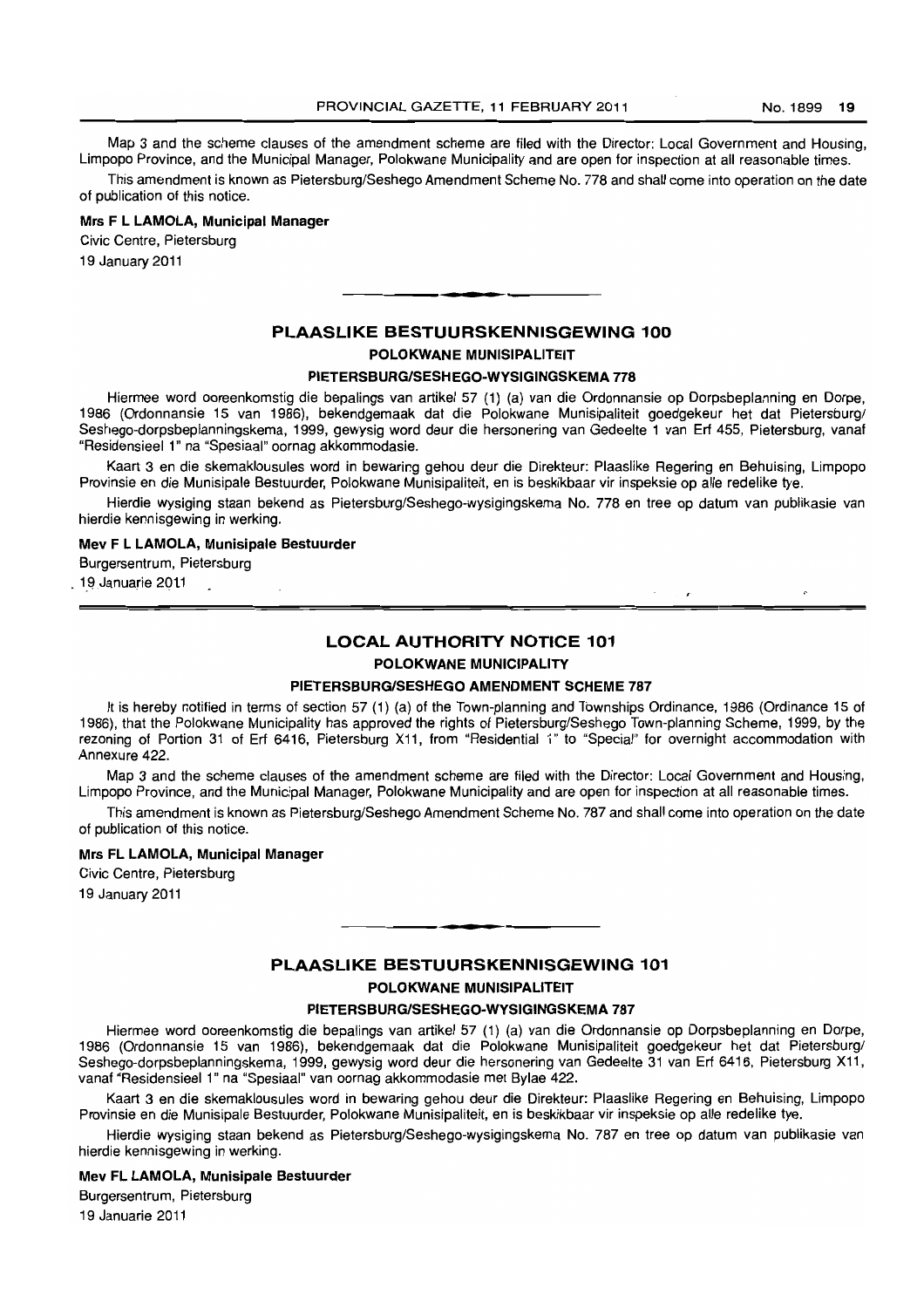# **LOCAL AUTHORITY NOTICE 102**

# **POLOKWANE MUNICIPALITY**

#### **PIETERSBURGISESHEGO AMENDMENT SCHEME 814**

It is hereby notified in terms of section 57 (1) (a) of the Town-planning and Townships Ordinance, 1986 (Ordinance 15 of 1986), that the Polokwane Municipality has approved the rights ot Pietersburg/Seshego Town-planning Scheme. 1999, by the rezoning of Portion 2 of Erf 141, Pietersburg, from "Residential 1" to "Business 4".

Map 3 and the scheme clauses of the amendment scheme are filed with the Director: Local Government and Housing, Limpopo Province, and the Municipal Manager, Polokwane Municipality and are open for inspection at all reasonable times.

This amendment is known as Pietersburg/Seshego Amendment Scheme No. 814 and shall come into operation on the date of publication of this notice.

#### **Mrs F L LAMOLA, Municipal Manager**

Civic Centre, Pietersburg

19 January 2011

# **PLAASLIKE BESTUURSKENNISGEWING 102**

**•••** 

**POLOKWANE MliNISIPALITEIT** 

# **PIETERSBURGISESHEGO-WYSIGINGSKEMA 814**

Hiermee word ooreenkomstig die bepalings van artikel 57 (1) (a) van die Ordonnansie op Dorpsbeplanning en Dorpe, 1986 (Ordonnansie 15 van 1986), bekendgemaak dat die Polokwane Munisipaliteit goedgekeur het dat Pietersburg/ Seshego-dorpsbeplanningskema, 1999. gewysig word deur die hersonering van Gedeelte 2 van Erf 141, Pietersburg, vanaf "Residensieel 1" na "Besigheid 4".

Kaart 3 en die skemaklousules word in bewaring gehou deur die Direkteur: Plaaslike Regering en Behuising. Limpopo Provinsie en die Munisipale Bestuurder, Polokwane Munisipaliteit, en is beskikbaar vir inspeksie op aile redelike tye.

Hierdie wysiging staan bekend as PietersburglSeshego-wysigingskema No. 814 en tree op datum van publikasie van hierdie kennisgewing in werking.

# Mev. F **L LAMOLA, Munisipale Bestuurder**

Burgersentrum, Pietersburg 19 Januarie 2011

# **LOCAL AUTHORITY NOTICE 103**

#### **POLOKWANE MUNICIPALITY**

#### **PIETERSBURGISESHEGO AMENDMENT SCHEME 831**

It is hereby notified in terms of section 57 (1) (a) of the Town-planning and Townships Ordinance, 1986 (Ordinance 15 of 1986), that the Polokwane Municipality has approved the rights of Pietersburg/Seshego Town-planning Scheme, 1999, by the rezoning of Erf 351, Bendor, from "Residential 1" to "Residential 2".

Map 3 and the scheme clauses of the amendment scheme are filed with the Director: Local Government and Housing. Limpopo Province, and the Municipal Manager: Polokwane Municipality, and are open for inspection at all reasonable times.

This amendment is known as Pietersburg/Seshego Amendment Scheme No. 831, and shall come into operation on the date of publication of this notice.

### **Mrs F L LAMOLA, Municipal Manager**

Civic Centre, Pietersburg 19 January 2011

# **PLAASLIKE BESTUURSKENNISGEWING 103**

**1 •** 

# **POLOKWANE MUNISIPALITEIT**

#### **PIETERSBURGISESHEGO-WYSIGINGSKEMA 831**

Hiermee word ooreenkomstig die bepalings van artikel 57 (1) (a) van die Ordonnansie op Dorpsbeplanning en Dorpe. 1986 (Ordonnansie 15 van 1986). bekendgemaak dat die Polokwane Munisipaliteit goedgekeur het dat Pietersburg/Seshego-dorpsbeplanningskema, 1999, gewysig word deur die hersonering van Erf 351, Bendor, vanaf "Residensieel 1" na "Residensieel 2".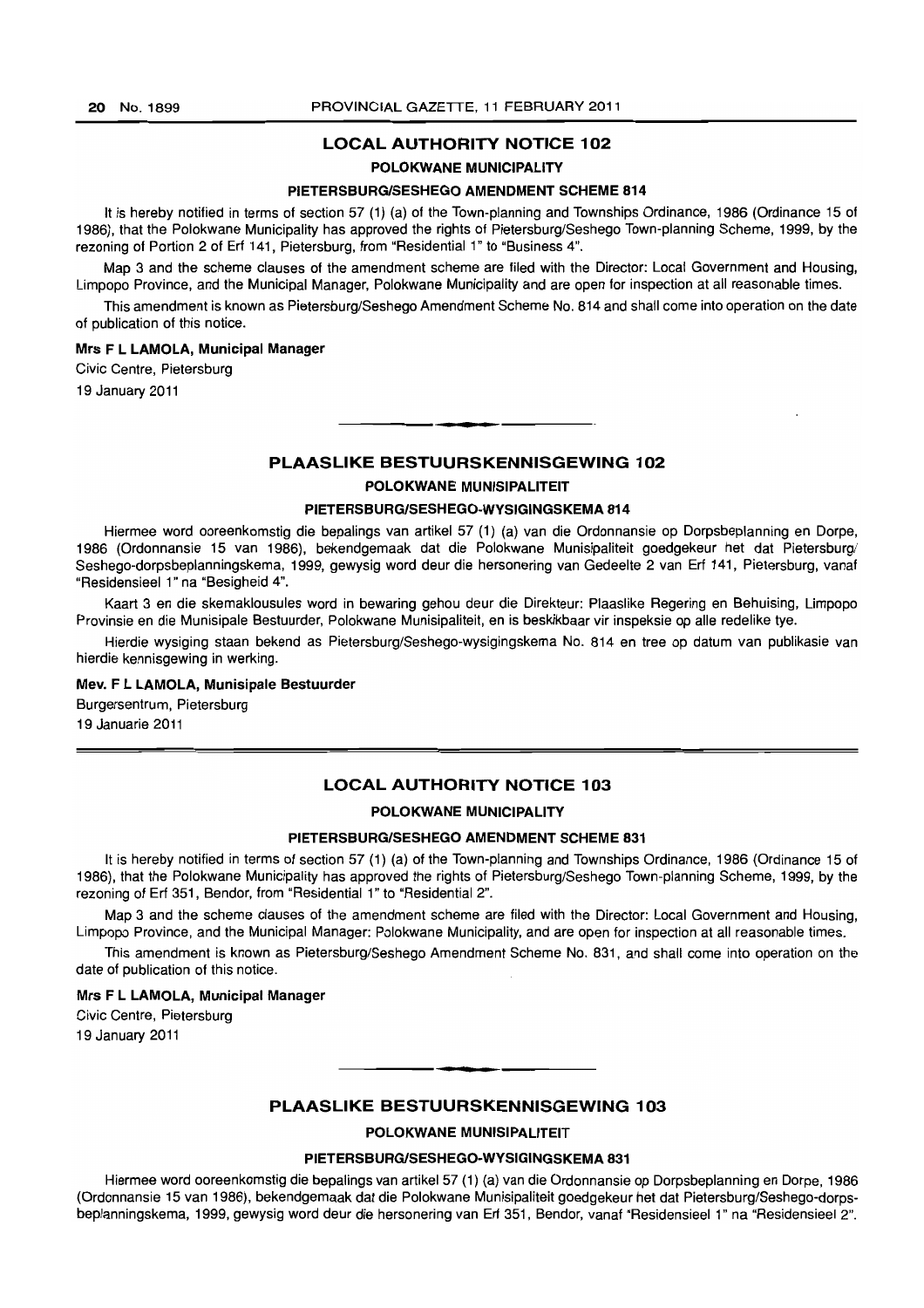Kaart 3 en die skemaklousules word in bewaring gehou deur die Direkteur: Plaaslike Regering en Behuising, Limpopo Provinsie, en die Munisipale Bestuurder: Polokwane Munisipaliteit, en is beskikbaar vir inspeksie op aile redelike tye.

Hierdie wysiging staan bekend as Pietersburg/Seshego Wysigingskema No. 831 en tree op datum van publikasie van hierdie kennisgewing in werking.

#### Mrs F L Lamola, Munisipale Bestuurder

Burgersentrum, Pietersburg 19 Januarie 2011

# **LOCAL AUTHORITY NOTICE 104**

#### POLOKWANE MUNICIPALITY

#### PIETERSBURG/SESHEGO AMENDMENT SCHEME 849

It is hereby notified in terms of section 57 (1) (a) of the Town-planning and Townships Ordinance, 1986 (Ordinance 15 of 1986), that the Polokwane Municipality has approved the rights of Pietersburg/Seshego Town-planning Scheme, 1999, by the rezoning of Portion 1 of Erf 570, Pietersburg, from "Residential 2" to "Business 2".

Map 3 and the scheme clauses of the amendment scheme are filed with the Director: Local Government and Housing, Limpopo Province, and the Municipal Manager: Polokwane Municipality, and are open for inspection at all reasonable times.

This amendment is known as Pietersburg/Seshego Amendment Scheme No. 849, and shall come into operation on the date of publication of this notice.

### Mrs F L LAMOLA, Municipal Manager

Civic Centre, Pietersburg 19 January 2011

### **PLAASLIKE BESTUURSKENNISGEWING 104**

**• •** 

#### POLOKWANE MUNISIPALITEIT

#### PIETERSBURG/SESHEGO-WYSIGINGSKEMA 849

Hiermee word ooreenkomstig die bepalings van artikel 57 (1) (a) van die Ordonnansie op Dorpsbeplanning en Dorpe, 1986 (Ordonnansie 15 van 1986), bekendgemaak dat die Polokwane Munisipaliteit goedgekeur het dat Pietersburg/Seshego-dorpsbeplanningskema, 1999. gewysig word deur die hersonering van Gedeelte 1 van Erf 570. Pietersburg, vanaf "Residensieel 2" na "Besigheid 2".

Kaart 3 en die skemaklousules word in bewaring gehou deur die Direkteur: Plaaslike Regering en Behuising, Limpopo Provinsie, en die Munisipale Bestuurder: Polokwane Munisipaliteit. en is beskikbaar vir inspeksie op aile redelike tye.

Hierdie wysiging staan bekend as Pietersburg/Seshego Wysigingskema No. 849 en tree op datum van publikasie van hierdie kennisgewing in werking.

# Mrs F L LAMOLA, Munisipale Bestuurder

Burgersentrum. Pietersburg

19 Januarie 2011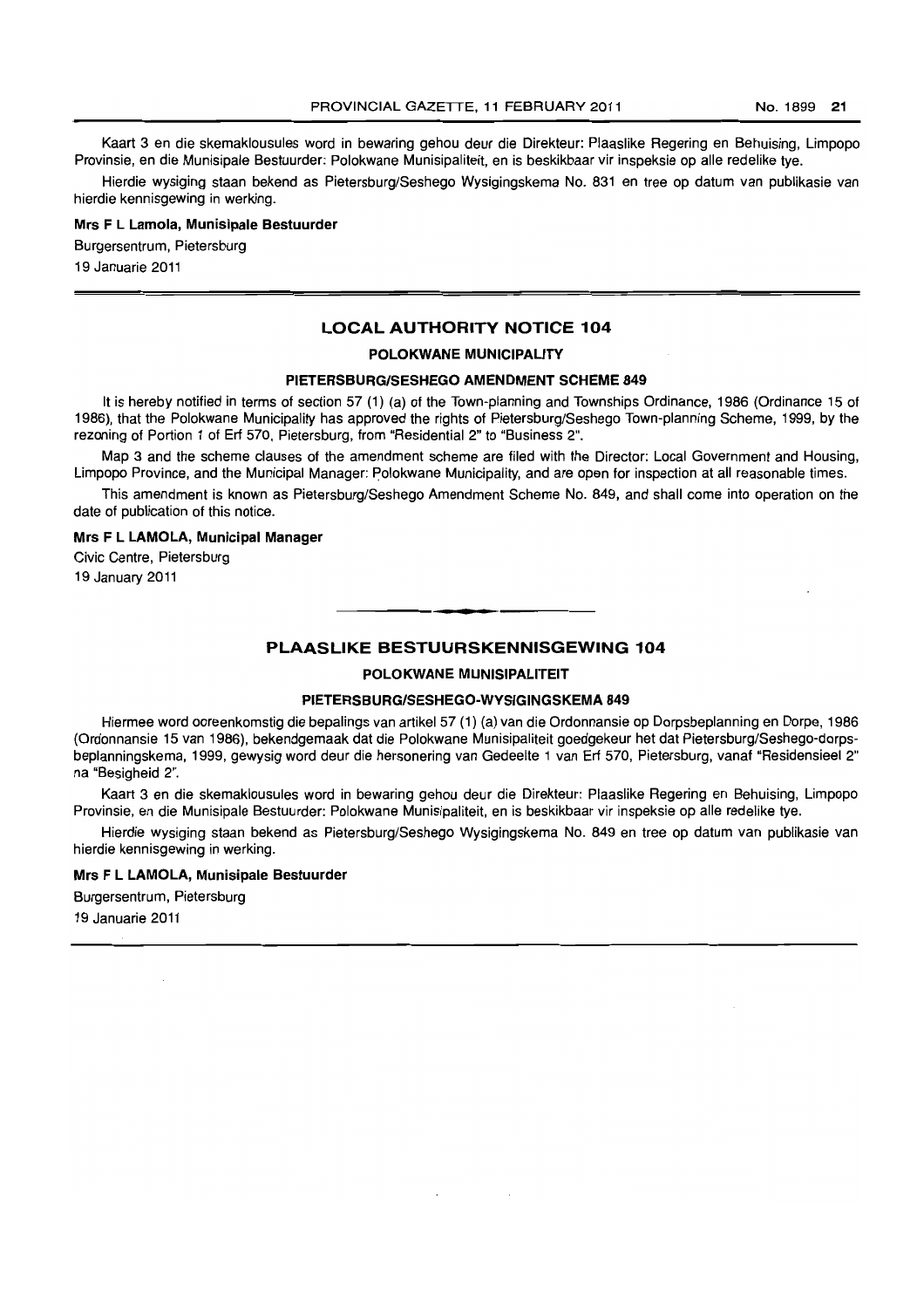# **LOCAL AUTHORITY NOTICE 90**

### **POLOKWANE/PERSKEBULT AMENDMENT SCHEME 205**

# **NOTICE OF APPLICATION FOR THE AMENDMENT OF THE POLOKWANE/PERSKEBULT TOWNPLANNING SCHEME,2007, IN TERMS OF SECTION 56(1)(B)(I) OF THE TOWNPLANNING AND TOWNSHIPS ORDINANCE, 1986 (ORDINANCE NO 15 OF 1986)**

I, Charlotte van der Merwe, being the authorized agent of the owner of the ert mentioned below hereby give notice in terms of Section 56(1)(b)(i) of the Townplanning and Townships Ordinance, 1986 (Ordinance No 15 of 1986) that I have applied to the Polokwane Municipality for the amendment of the Townplanning Scheme known as the Polokwane/Perskebult Townplanning Scheme, 2007 in so far as the rezoning of Portion 3 of Ert 832, Pietersburg, situated at 48b Grobler Street, Polokwane, from "Residential 1" to "Special" for the purposes of parking as stipulated in Annexure 86.

Particulars of the application will lie for inspection during normal office hours at the office of the Director: Spatial Planning and Land Use Management, first floor, Civic Centre, Landdros Mare Street, Polokwane for a period of 28 days from 11 February 2011.

Objections to or representations in respect of the application must be lodged with or made in writing to the Municipal Manager at the above address or at P O Box 111, POLOKWANE, 0700 within a period of 28 days from 11 February 2011.

Address of agent: Kamekho Town Planners POBox 4169 Polokwane 0700 Tel: 0152957382

# **PLAASLIKE BESTUURSKENNISGEWING 90**

**-**

# **POLOKWANE/PERSKEBULT WYSIGINGSKEMA 205**

# **KENNISGEWING VAN DIE AANSOEK OM DIE WYSIGING VAN DIE POLOKWANE/PERSKEBULT**  DORPSBEPLANNINGSKEMA, 2007 INGEVOLGE ARTIKEL 56(1)(B)(I) VAN DIE ORDONNANSIE OP **DORPSBEPLANNING EN DORPE, 1986 (ORDONNANSIE NO 15 VAN 1986)**

Ek, Charlotte van der Merwe, synde die gemagtigde agent van die eienaar van die ondergenoemde ert, gee hiermee ingevolge Artikel 56(1 )(b)(i) van die Ordonnansie op Dorpsbeplanning en Dorpe, 1986 (Ordonnansie 15 van 1986) kennis dat ek by die Polokwane Munisipaliteit aansoek gedoen het om die wysiging van die Dorpsbeplanningskema bekend as die Polokwane/Perskebult Dorpsbeplanningskema, 2007 deur die hersonering van Gedeelte 3 van Erf 832, Pietersburg, geleë te Groblerstraat 48b Polokwane, vanaf "Residensieel 1" na "Spesiaal" vir doeleindes van parkering soos bepaal in Bylaag 86.

Besonderhede van die aansoek lê ter insae gedurende kantoorure by die kantoor van die Direkteur: Ruimtelike Beplanning en Grondgebruikbestuur, eerste vloer, Burgersentrum, Landdros Marestraat. Polokwane vir 'n tydperk van 28 dae vanaf 11 Feburarie 2011.

Besware teen of vertoe ten opsigte van die aansoek moet binne 'n tydperk van 28 dae vanaf 11 Februarie 2011 skriftelik by of tot die Munisipale Bestuurder by bovermelde adres of by Posbus 111, POLOKWANE, 0700 ingedien of gerig word.

Adres van Agent: Kamekho Stadsbeplanners Posbus 4169 Polokwane 0700 Tel: 015 295 7382

 $11 - 18$